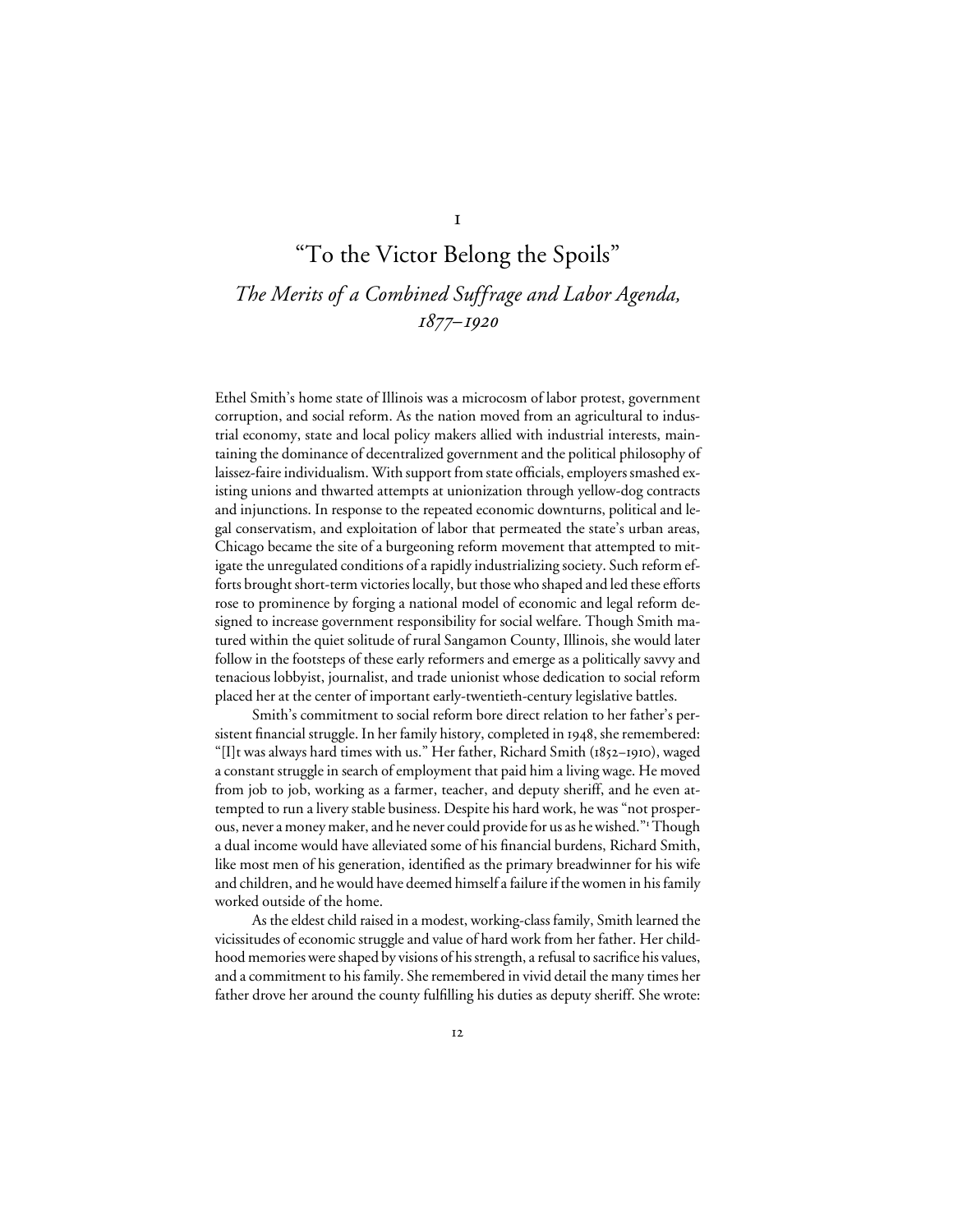"I was small enough to perch beside him on the little seat of the two-wheeled sulky, behind our little brown mare Dolly, with the white star in her forehead. Life was very wonderful to me, exploring the world with my father, and I remember those days very well." As they rode around town, her father told her the "history of the old Sangamon River, the covered bridges and townships in the county," not only creating a sense of adventure but also instilling in her a strong personal desire to long for more than marriage and to become financially self-sufficient.<sup>2</sup>

Smith's eagerness to find a job rose to new proportions following her graduation from high school in 1895. Through persistent cajolery, she finally convinced her father that "it was becoming quite a common thing for girls to earn a living that is, they became teachers or stenographers." She remembered, "At first father didn't want me to do anything—he felt it a reflection upon himself. But within a year or so I persuaded him to let me take shorthand lessons." Over the next two to three years, she worked several stenography jobs and used the experience to refine her organizational and management skills so that she could market herself for better-paying jobs. Never content with secretarial wages or responsibilities, Smith pursued a more rewarding, better-paying position in the civil service, embarking on an adventure that she had never imagined would be possible.<sup>3</sup>

Smith's civil service career began when she traveled to Chicago to take the examination that would qualify her as a stenographer in the Census Office. After passing the exam, she remembered: "I . . . was sworn in as a stenographer in the Office of the Chief of the Division of Manufactures in the 12th United States Census at \$600 a year." She maintained this job for only ten months, however, because the Census Office was not yet a permanent institution.<sup>4</sup> After she passed the civil service examination for stenographer and typist positions in 1901, the Civil Service Commission "transferred [her] to the Bureau of Fisheries as a clerk at \$720 a year" and assigned her to stenographic duty in the Office of the Chief of the Division of Scientific Inquiry.<sup>5</sup> Within a few months, she was promoted to the position of private secretary to the chief.<sup>6</sup> At this point she had moved up to  $$1,000$  a year, which was to say the least, better than the \$500 Springfield offered then. Smith's salary placed her within the ranks of the highest-paid women in the civil service.7

Her tenure as a federal employee coincided with highly discriminatory employment practices, inconsistent wage standards, and advancement opportunities that oftentimes depended more on political connections than on the quality of work performed. The passage of the gag rule in 1902 designated department heads with primary responsibility to determine hours of work and wage levels for their employees. In addition, department heads could determine the sex of eligible candidates, contributing to the exclusion of women from some branches of the civil service and preventing their advancement into higher-paying positions. Despite the persistence of gender discrimination, civil service employment created new professional opportunities for women at the turn of the twentieth century, including working-class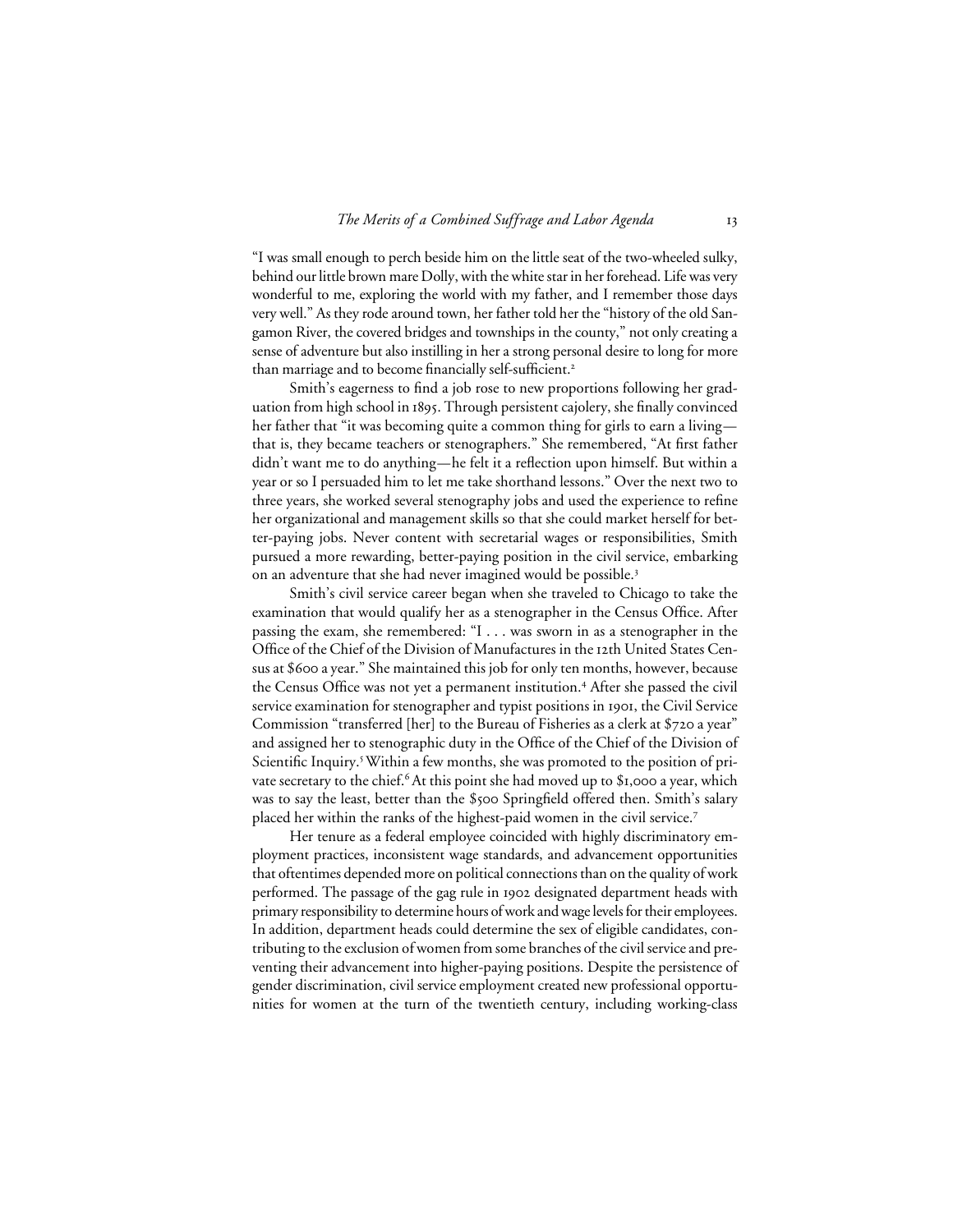women such as Smith, providing them with the financial means to achieve whitecollar status.<sup>8</sup> Smith's stenographic skills, combined with her youthful optimism and determination to succeed, helped her initially escape the discriminatory pay inequalities and occupational segregation that shaped the workplace experiences of so many women and men employed in government service. Her position in the U.S. Fish Commission was originally designated as a man's job. Fortunately, the Director of the Division of Scientific Enquiry rejected the first two rounds of male applicants and instead decided to hire a woman as his personal secretary. The Civil Service Commission then forwarded the names of three women to the chief and, indeed, Smith received the job. Smith's supervisor afforded her, to a great extent, the opportunity to explore her interests and to develop her abilities.9

As Smith worked her way through the civil service ranks, the women with whom she would later collaborate forged a reform movement that first took shape in Chicago's Hull House, a social settlement founded in 1889 by Jane Addams and Ellen Gates Starr. Located in one of Chicago's poorest neighborhoods, the middleclass women who resided at Hull House worked directly with the urban poor, studied the conditions of wage labor, and developed legislative and legal remedies to alleviate the most severe forms of exploitation. Based on empirical research and direct interaction among the neighborhood's impoverished, these women built the foundation of a reform movement dedicated to remedying unhealthful working conditions, long hours of work, and low wages. At a time in which women were largely excluded from public policy debates and the philosophy of laissez-faire individualism reigned supreme, achieving these goals necessitated acceptance into the male-dominated political and legal circles of the period. This required a pragmatic strategy that did not overtly reject their culturally ascribed roles as women, while at the same time constrained the unregulated growth of industrial capitalism and circumvented the hegemony of conservative political and legal thought.10

The women who launched this reform movement called for the creation of workplace standards that included healthful working conditions, a fair wage, and the eight-hour day. Their vision of the state as an arbiter of social justice, however, starkly contrasted with the long-held tradition of the nonregulatory state. As they pursued state-level legislation that regulated the working conditions of men and women, they were stymied by a legal tradition that defined freedom of contract as the foremost of all individual rights. Because state and federal courts consistently interpreted class-based legislation as an infringement on the constitutional right to contract, these women quickly determined the need for a new strategy to advance their reform agenda. From the 1890s into the early twentieth century, they developed a network of activists that slowly built national momentum for labor reform designed to balance the rights of workers with the economic interests of their employers. To accomplish their goals, gender became a surrogate for class legislation to build the legitimacy of government regulation of the labor contract.<sup>11</sup>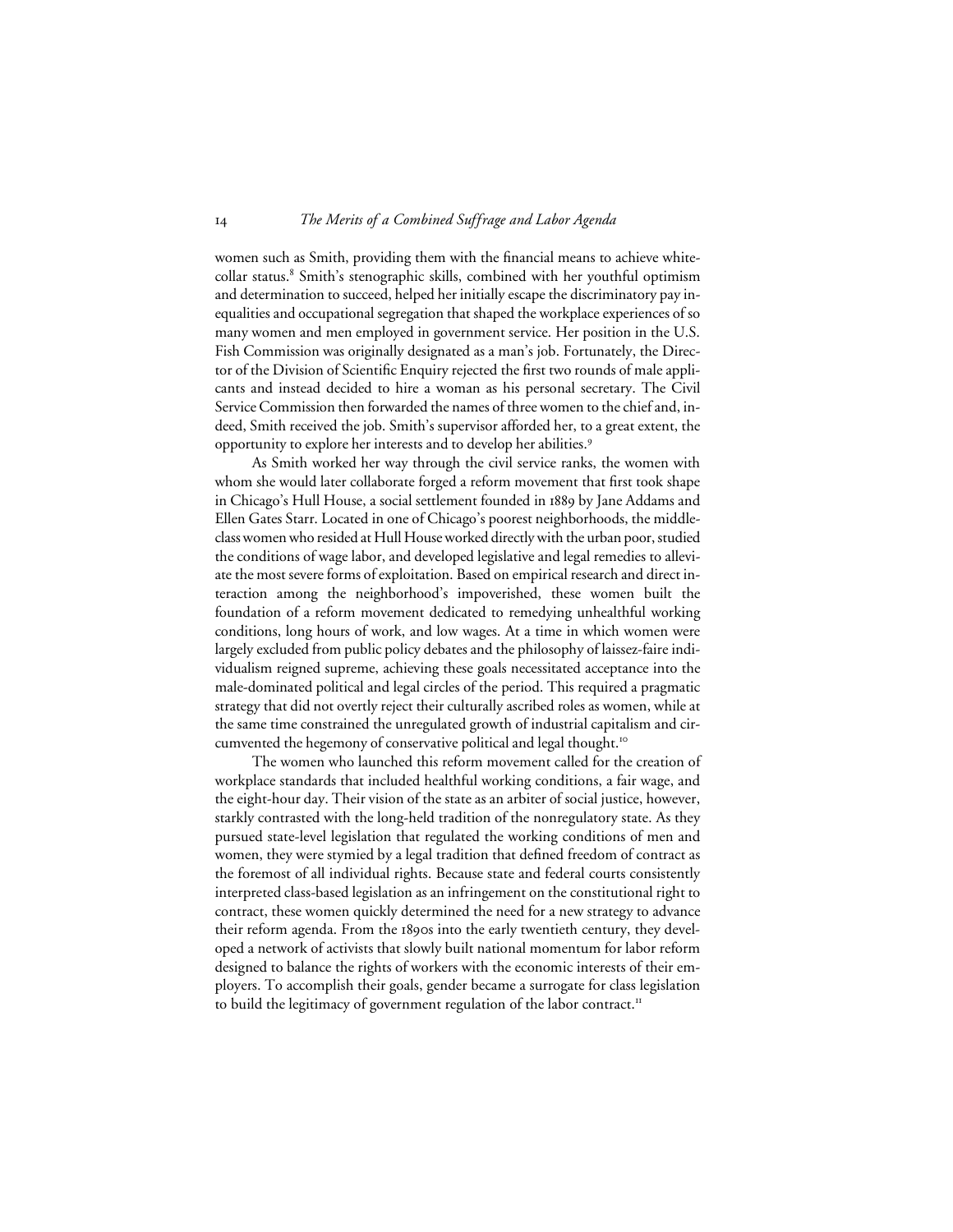By creating and advancing a female-specific strategy, these women emerged as an effective lobby group that wielded substantial power. Through their efforts, they began the process of redefining the role of the state, creating government agencies such as the Children's Bureau in 1912, the Women-in-Industry Service during World War I, and later the Women's Bureau, a battle in which Ethel Smith emerged as a leading figure. In effect, these women not only advanced strategies to reform private employment but also to overcome the exclusionary aspects of civil service employment, while at the same time creating a new arm of the state to ensure that women's interests were represented in the political process.<sup>12</sup>

As the movement for women's labor laws emerged on the national scene, Smith underwent a period of profound personal growth and fulfillment. For three summers between 1901 to 1903, she assisted the director of Scientific Enquiry as he fulfilled his responsibilities as the director of the Commission's laboratory in Woods Hole, Massachusetts. Here, for the first time, she was exposed to academic thought and investigation. During these summers, Smith worked as her supervisor's secretary and as the librarian for residence research workers. As a librarian, she interacted directly with the laboratory's researchers, remembering that the experience was "as good as a course in biology." She wrote:

Those three summers were a new era for me. Here was New England with its history and traditions . . . here was the sea, with its vast distances, its mysteries and its ships—all utterly new to me. Nor had I known anything of college life. Woods Hole . . . was (and is) a center of marine biological research. It drew professors and students from many universities for summer courses . . . and for independent research. There was a delightful social life, as well as the learned one, and a whole new aspect of the world for me.<sup>13</sup>

Government service offered multiple new experiences for Smith, unknown to her parents. Woods Hole exposed her to the academic world of research and afforded her the opportunity to develop the research, analytical, and publishing skills that were crucial not only to further her advancement in the civil service but to build her self-confidence and diversity of interests. By 1904, her duties moved beyond administrative when the chief asked her to assist the editor of the Commission's publications. During the next four years, she combined the responsibilities of both positions, learning about writing and editing "chiefly . . . scientific (biological) and commercial bulletins."14 She was promoted to the editor's position when he retired in 1906, and she held this position for eight years.

To become better qualified to fulfill her new responsibilities, Smith registered for courses at George Washington University during the 1906–07 and 1908– 09 academic years. During this time, she attended evening classes in composition, literature, and criticism.<sup>15</sup> Frequently, federal employees used their salaries to pay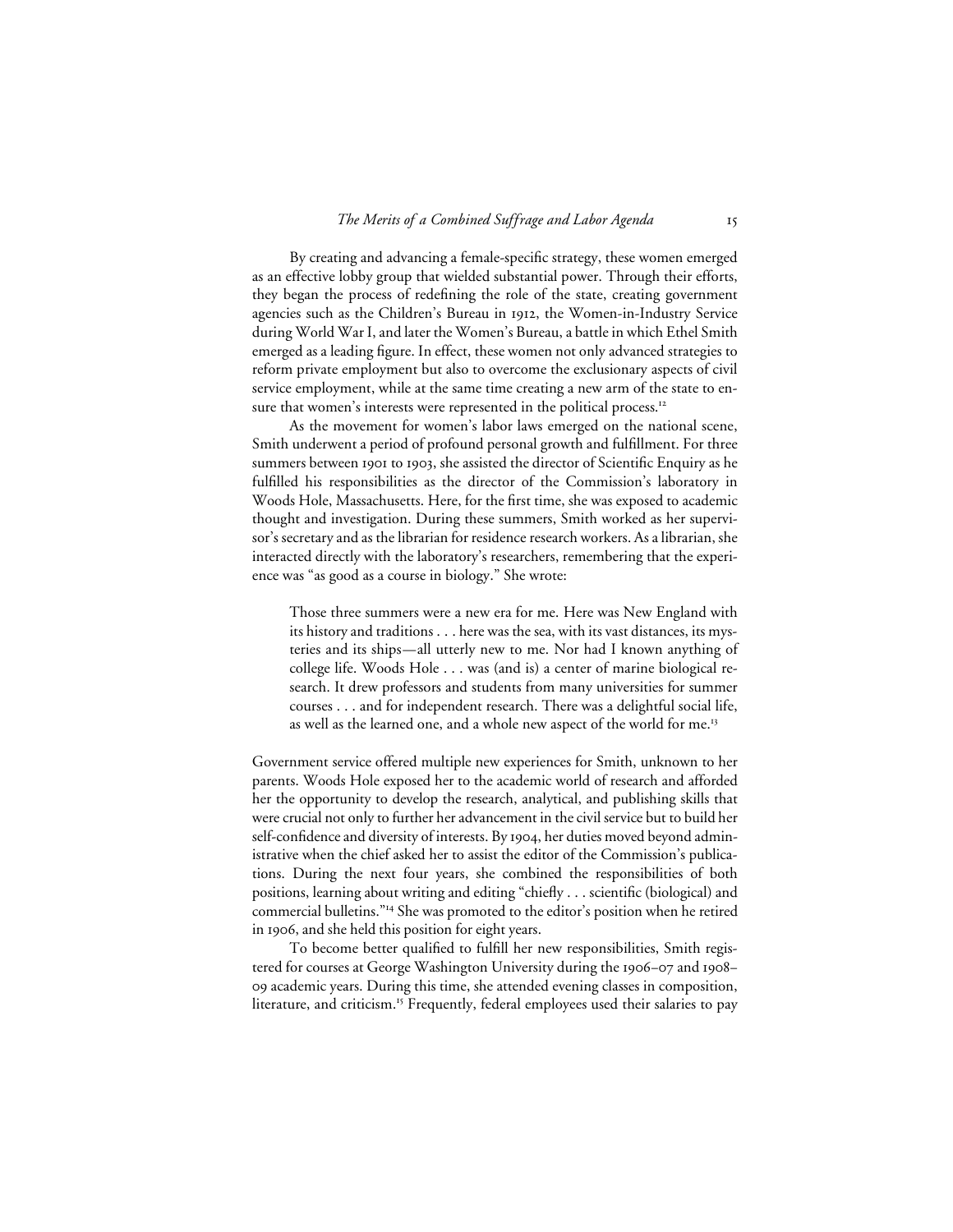for professional training in such areas, for example, as law or medicine.<sup>16</sup> Smith did not, however, feel compelled to seek a professional degree. She had already become the first woman in her family to work outside of the home, and clearly she felt gratified by the opportunities afforded her as a civil servant. To Smith, college training would enhance her performance as the Commission's new editor. It would create an opportunity—much like her Woods Hole experience—to expand her analytical and organizational capacities. At this point in her life, she had every reason to believe that there were no limits to her professional growth. She embodied the values of the merit system, embracing the belief that a job well done would be recognized by her superiors. These beliefs, learned from her father's example, comprised the core of her most cherished values. Commitment to her work created a sense of dignity and distinction, of credibility and self-worth. She refused to compromise these principles, regardless of the circumstances.

After two years of experience, the completion of college courses, and continued dedication to her work, Smith's frustration grew because her salary level had not reached her male predecessor's. Initially she eagerly accepted the position without an increase in pay. As time passed, she explained:

I had an increase in pay eventually to  $$1,200$  and finally to  $$1,600$ , which was the maximum that I have ever received in Government service, although I was doing the work of this man, and not only his work but much of my own inherited from my previous assignment. He, of course, was underpaid for his work at \$1,800, but I never received as much as he received.<sup>17</sup>

After supporting her advancement in the civil service for so many years the commissioner capped Smith's yearly salary at \$1,600. Though he had the authority to determine personnel policies, department heads were constrained by antiquated wage scales that were fixed by a congressional act passed at the end of the Civil War. As the civil service expanded, new bureaus and departments were established, and pay for employees was fixed by new laws and regulations that did not account for wage levels in other branches. In addition, wage scales also were based on the gendered assumptions that men were the primary wage earners, and that women entered the labor force only until marriage.<sup>18</sup> Therefore, the concept of pay equity for men and women performing the same types of work had not yet been identified as a viable issue in the development of new federal employment practices.

In 1912, when Smith once again was passed over for a promotion, she confronted the commissioner with the argument that she was entitled to the same rate of pay as her male predecessor. When pressed about the issue, he blatantly told her that he had no intention of promoting her any further, and that she was "getting as much as any *woman* could expect." Instead, he decided to promote "poor old Jackson," even though "he's no earthly good to us." Despite his poor qualifications, the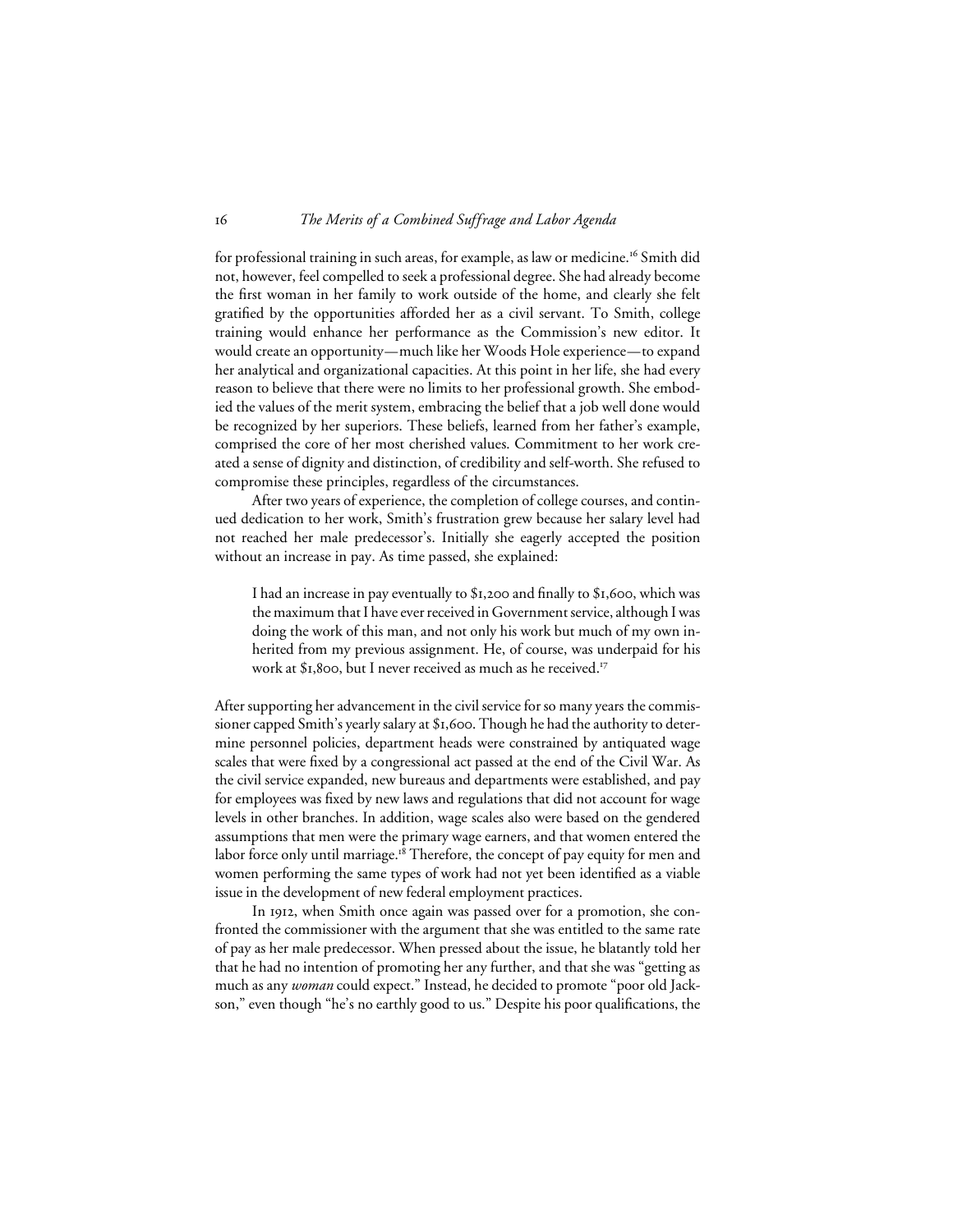commissioner explained he was more deserving than Smith, because he had a wife and child to support.<sup>19</sup> The commissioner's attitude infuriated Smith, not only because he ignored her qualifications but also because he assumed that only men had the capacity and responsibility to become primary breadwinners for their families. The fact that she and her sister Florence shared an apartment in northwest Washington, D.C., maintained their own expenses, and assumed primary caretaking responsibility for their mother from 1910 to her death in 1925 only added insult to injury.20

She was, without doubt, proud of her capacity to achieve financial independence, without sacrificing her personal values. Frustrated by the obstacles that prohibited her from advancement in the civil service, she took the initial steps to become active in efforts to redress widespread inequalities affecting women. In 1912, she began volunteering in the suffrage movement in the evenings. Two years later, she resigned her commission and devoted her attention to social and economic issues impacting women's rights and labor reform.<sup>21</sup> In 1914, she accepted a paid position as secretary for the Congressional Committee of the National American Woman Suffrage Association (NAWSA). Founded in 1890, NAWSA emerged in the early twentieth century as the mainstream woman suffrage organization. Under the leadership of Anna Howard Shaw, followed by Carrie Chapman Catt, NAWSA worked within the existing political system, and patiently attempted to establish bipartisan support for its agenda. Its members pursued a pragmatic agenda that focused on three primary approaches: (1) building the support of President Woodrow Wilson and Congress through lobbying and deputations; (2) working through state affiliations to mobilize public support for local suffrage referenda; and  $(3)$  generating public education and media to increase the visibility of NAWSA and the Nineteenth Amendment.

Smith joined the Congressional Committee following a heated period of dispute among members of the organization's more militant sect, led by Alice Paul, the chair of its Congressional Committee. NAWSA's policy of persuasion alienated Paul and her supporters, who preferred to directly challenge mainstream politics. She split from NAWSA in 1914 to launch her own organization that evolved into the National Woman's Party. Paul's break from NAWSA created significant turmoil within the organization, but at the same time created it significant opportunity for Ethel Smith. As the committee's new chair, Ruth McCormick selected Smith as secretary. In this capacity, she was responsible for more than administrative duties. She worked as a state organizer for the committee, tracking congressional votes on suffrage and reporting on state organizational activities.<sup>22</sup>

Though she had never engaged in local organizing, the analytical and editorial experience gained during her civil service career served her well as she explored and diversified her professional talents. As one of her many responsibilities, Smith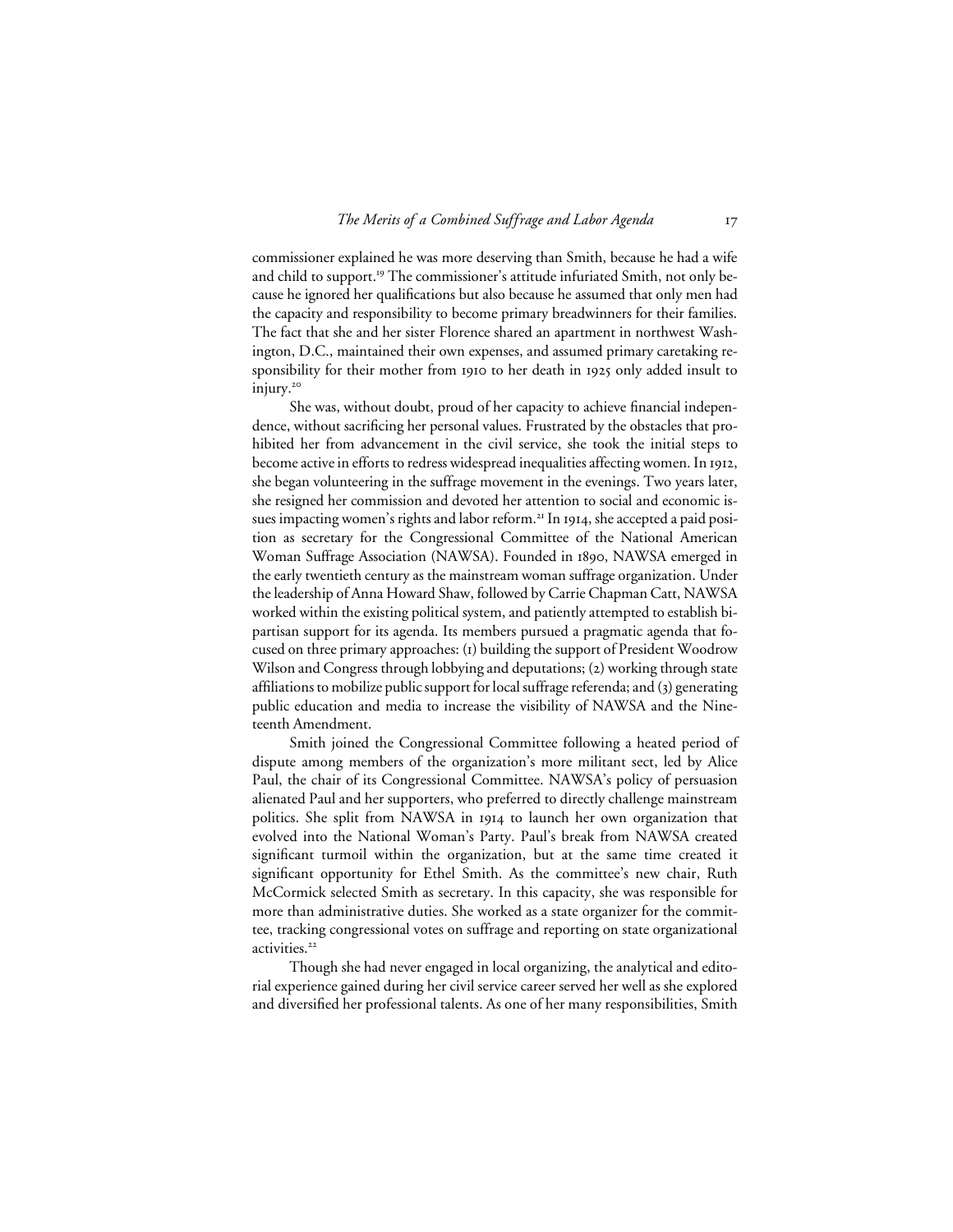carefully studied and documented the activities of Alice Paul and her organization. During her travels, Smith learned that Paul had "called upon suffragists everywhere to resign from the National" and portrayed the organization as weak and ineffective compared to the NWP. When NAWSA's leadership confronted Paul regarding "her avowed intention of smashing the National," Smith was shocked by Paul's evasive attitude and did not understand why she would so brazenly attempt to undermine NAWSA's authority.<sup>23</sup> She concluded that Paul was more intent on pursuing her personal interests than engaging in a cooperative movement to bring the suffrage movement to a successful conclusion.<sup>24</sup>

In her family history, Smith did not emphasize this aspect of her participation in the suffrage movement. Though she had clearly developed a critical interpretation of Paul's leadership and tactics, she did not at this point feel compelled to devote all of her energy to combating the fallacies generated by NWP propaganda. Instead, she began to develop a broader understanding of the significance of woman suffrage to advancing the rights of women. She wrote, what "seemed to me most worthwhile was to work for the betterment of the conditions of human life, and closest to me of all were the problems of women who work for their living."25 American entry into World War I in April 1917 created new opportunities for Smith to fully develop and articulate her beliefs.

In accordance with its pragmatic approach to politics, NAWSA pledged support for American intervention in the war, viewing the situation as an opportunity to bring new recruits into the suffrage movement. As women eagerly entered the workplace to replace the men who had gone to war, NAWSA's members assumed leadership roles within war-time agencies and emphasized the need to protect women who were new to the labor force from unnecessary exploitation. Smith emerged as a prominent figure in NAWSA during this time, based largely on her profound commitment to link woman suffrage with efforts to protect existing labor standards and to prevent the exploitation of working women. Beginning in April, Smith worked simultaneously as Director of NAWSA's Industrial Committee and Publicity Bureau.26 Under her leadership, the Industrial Committee safeguarded industrial standards during the war. She explained that the "sudden rush of thousands of women workers into new fields" created the "danger of a breakdown of the standards protecting both women and men in industry." She organized "a systematic propaganda campaign against excessive overtime and underpay in industries where women are employed," that not only targeted working women and suffrage activists but also state policy makers and business interests.<sup>27</sup>

In her "Letter to Wage-Earning Suffragists," Smith warned her readers that employers were using the wartime emergency to ignore labor laws that protected the wages of men to increase their profits. She urged wage-earning women to use this opportunity to defend and protect current wage standards and to demand the application of those standards to their wages. She proclaimed that women who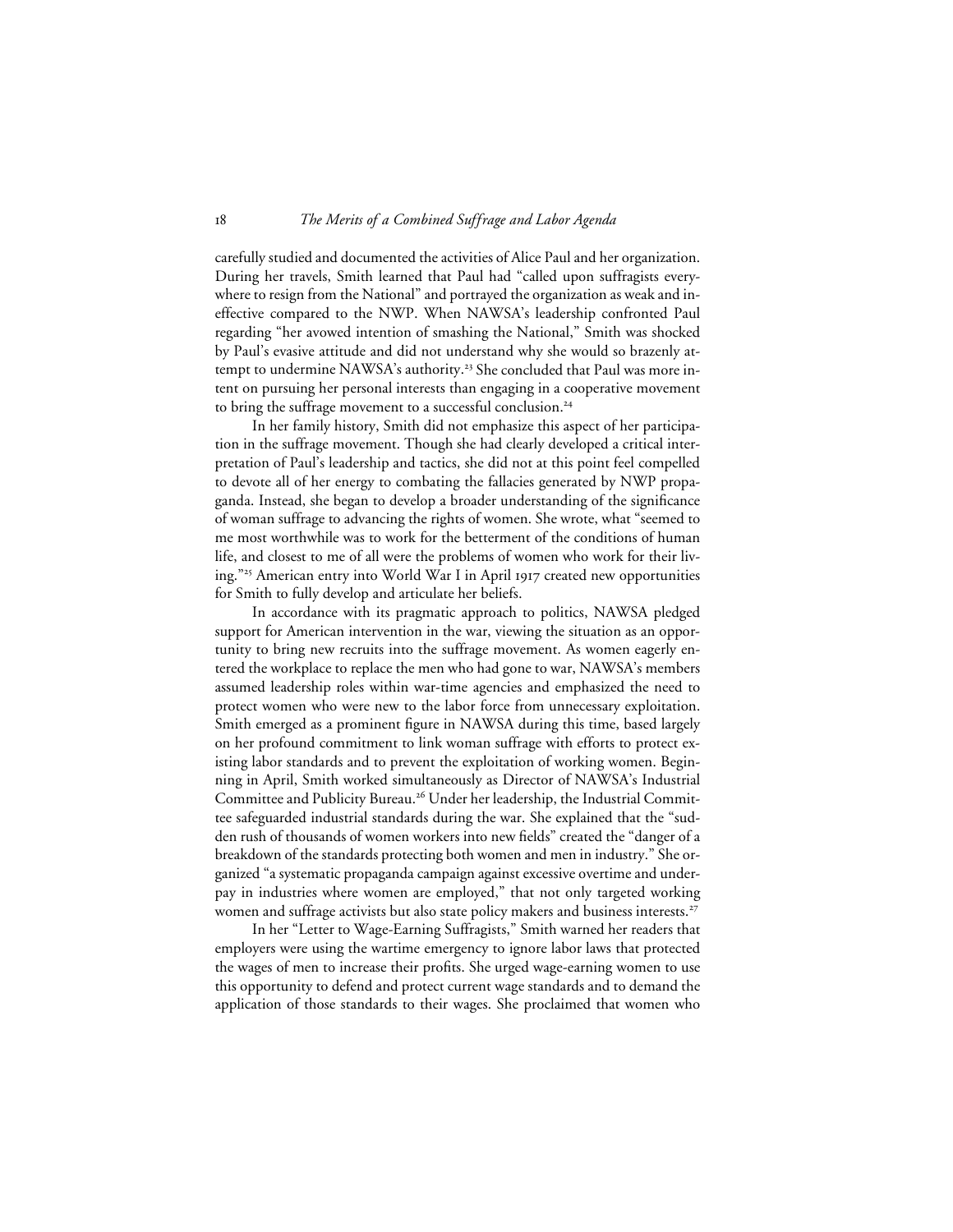were eager to do their patriotic duty by assuming the jobs worked by military men should not undervalue their own skills and "should not do men's work for less than men's pay." She believed that wage-earning women should not only look at themselves as women but rather as competent individuals whose skills entitled them to a fair return on the work that they did.<sup>28</sup>

Smith believed that women who were new to the workplace should engage in a cooperative effort to challenge those who discriminated against them.<sup>29</sup> Based on this belief, she attempted to rally suffragists behind efforts to protect the rights of these women through media and publicity; she argued that the need for women's labor during World War I created an opportunity for suffragists to extend their organizational experiences and interests into other areas that warranted legislative change. She urged suffragists to convey the lessons they had learned through collective action to women who were new to the labor force, emphasizing that "this is the hour when those who already understand these things can do much to help their sisters who are less experienced." According to Smith, women workers who were unorganized were "unwittingly one of the most serious dangers to the standards of industry the world over. Let us, as suffragists, make organized demand for those equal economic rights which will enable us to remove this danger to our country's welfare."30

She not only called upon NAWSA members at the state level to protect the rights of working women but also local government and businessmen. "Of employers we ask that they shall not lengthen the working hours of women, and that women who take the places of men in business, offices, stores, factories, or any other occupation shall be paid at the same rate as men." Smith proclaimed that the work performed, not the sex of the worker, should determine the rate of pay. "We recognize also the unfairness to men and the injury to industrial standards in general resulting from the competition of low-paid woman labor. Furthermore, the women who take men's places in the war emergency have likewise to bear men's burdens in the support of their families."31 She emphasized her belief that equal pay for equal work raised standards of women's work and helped prevent the use of women by employers to undercut the standards already achieved by men in the labor movement.

As Smith articulated the link between the interests of suffragists and women workers, she lost sight of the proposed Nineteenth Amendment. NAWSA President Carrie Chapman Catt told Smith:

I think a very great deal of the press work and perhaps all of it that has gone out concerning different phases of women's work has been helpful, but I question very gravely the advantage of giving the impression that the National Association is "putting its fingers in every possible pie" in Washington when nothing goes out about the Federal Amendment.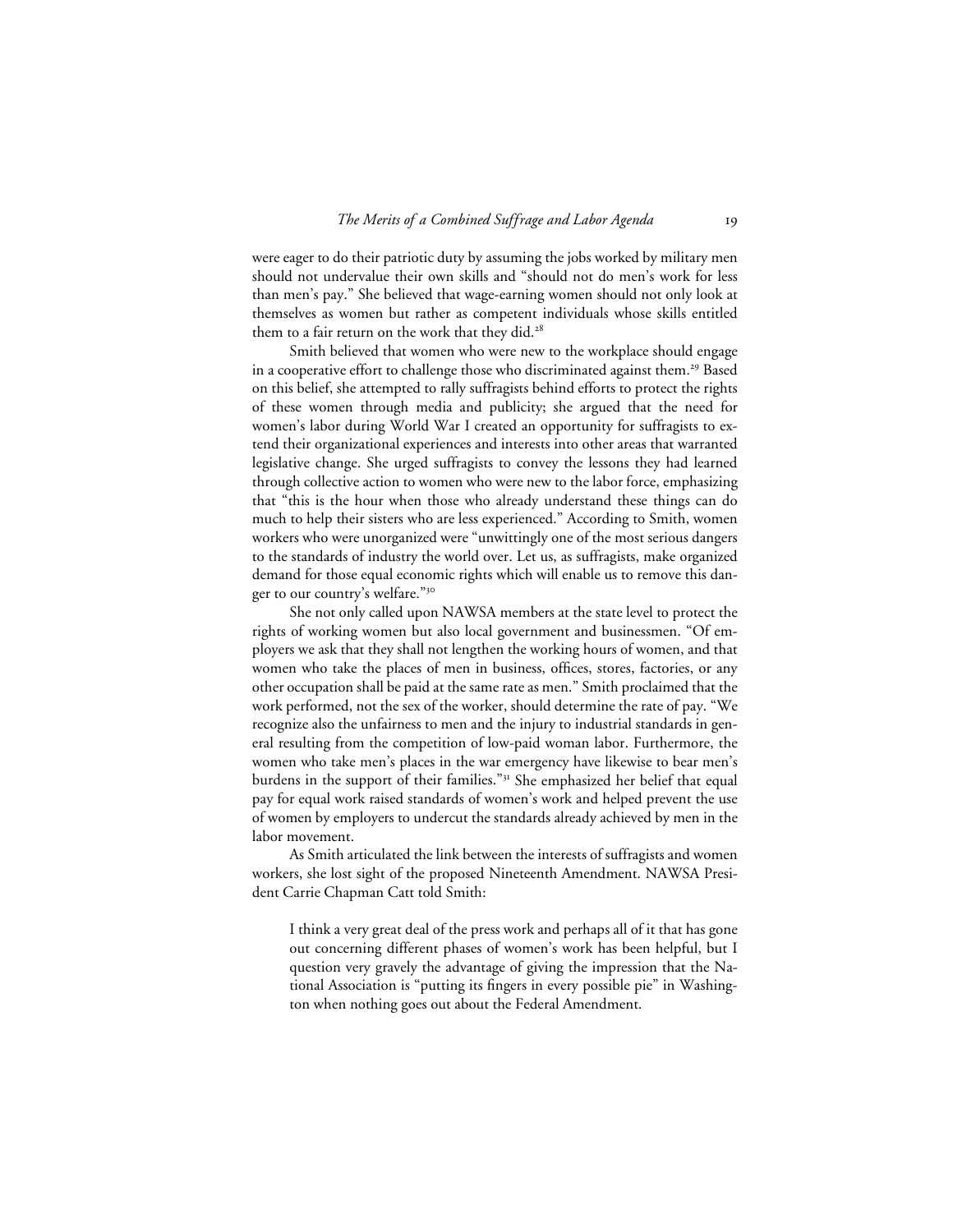Catt respected Smith's research and journalistic capabilities, commenting on how "excellently written" her articles were. She told Smith that "publicity, as you know, is not my strong point." However, Catt felt compelled to ask her to "put more attention on press work for the Federal Amendment and less on the other at the present."32 Smith, of course, complied with Catt's request, but at the same time she stepped up her activism in the labor movement.

Smith's increasing participation in the labor movement marked a pivotal moment in her life, creating the opportunity for her to combine her field organizing, lobbying, and media talents with her personal politics. Though she remained devoted to the suffrage movement, she chose to join forces with labor unions and organizations that promoted collective action to educate and unite working men and women. Most importantly, these groups created and advanced legislative strategies to establish modern standards governing the workplace and state regulation of issues that specifically impacted working women. She supported labor legislation that protected working men, but for Smith, women were in greater need of such protections because they were new to the labor force, not fully integrated into the mainstream labor movement, and more susceptible to discrimination. From this point on, she devoted herself to the principle of equal compensation for equal work, irrespective of sex, not only to protect the rights of individual workers but also to benefit society as a whole.

In November 1917, she assumed an active role in NFFE, the first national union of federal employees founded in 1917 at a meeting of delegates from local federal employee unions, Samuel Gompers and representatives of the AFL. NFFE President Luther Steward never lost sight of the organization's trade union character, consistently emphasizing the common interests among civil service employees with all wage earners and the power of collective action to provide mutual support for their common goals. The organization engaged in a wide variety of activities to establish modern standards of wages and working conditions in the civil service. From petitioning Congress and building widespread public support for proposed reforms to creating effective working relations among government officials and employees, NFFE was free to pursue legislative reform, provided that its members never engaged in or supported strikes against the government.<sup>33</sup>

Reclassification legislation dominated NFFE's legislative agenda, because the "Federal civil service is run on antiquated, unscientific lines."<sup>34</sup> Government employment expanded haphazardly, lacking standards in the establishment of wage levels, hours, promotion opportunities, and benefits. New grades and positions with new salary levels were created at each session of Congress. New bureaus and even new departments were set up, and pay for their employees was fixed by new laws or regulations that took little account of the standards in other branches.<sup>35</sup> NFFE believed that reclassification legislation would create a more efficient civil service system that would benefit both employees and the federal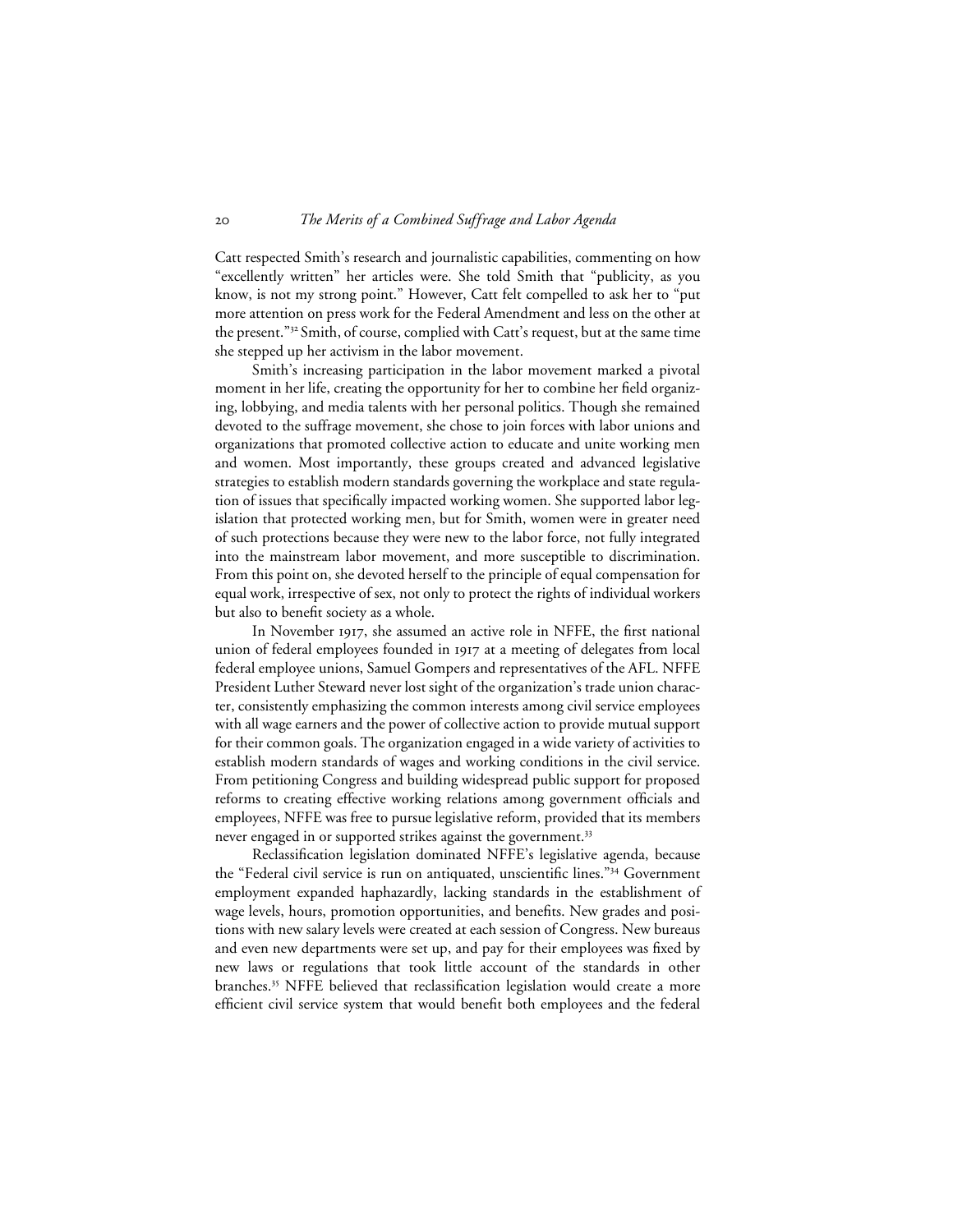government.36 Through its Legislative Committee, the organization pursued a reform agenda designed to "advance the social and economic welfare and education of Federal employees" and to "perfect systems that will make for greater efficiency" in the civil service.37 It is not surprising that NFFE appealed to Smith. She was among the members selected to the Legislative Committee, a responsibility that afforded her the opportunity to actively participate in lobbying efforts to pass reclassification of civil service legislation in Congress. She assisted committee members in the organization and implementation of NFFE's legislative program, sought cooperation and support from other reform groups, and helped keep systematic records of congressional opinions regarding civil service reform.38

Participation as a member of NFFE's Legislative Committee provided Smith with the opportunity to speak publicly about the importance of collective action and the need to protect the interests of women employed in the federal service and establish wage standards that were equitable for all civil service employees. Based on her fourteen years of experience, Smith proclaimed, "[T]here is a most startling and I think most shameful discrimination against women. I say shameful because it is our Government that is doing it." She believed the government had the responsibility to ensure fair employment standards for both men and women, but instead "pays women less than it pays men for the same work, merely for the reason that they are women, and it frankly says so. And after women have been appointed, they are denied advancement and choice of position, frankly for the reason that they are women, and that men, by reason of being men, should have the preference."39 Under such circumstances, women needed the protections afforded by reclassification legislation "because there is in the Government Service so much that is unequal." Though the proposed reclassification bill would benefit men who experienced workplace discrimination, Smith emphasized that the "problems of the women who work are more acute than the problems of the men. The women are massed in the lower grades of pay. There are about 30,000 in the Government service in Washington and you will find that their average salary is \$200 less a year than the average salary of the men."40

Smith framed her arguments within a context of tremendous hostility regarding the implementation of civil service reform. "When the Civil Service was established the Federal employee was hedged about with restrictions designed to prevent him from engaging in "pernicious political activity."41 Two presidential "gag orders" proclaimed that civil service employees were "forbidden . . . to solicit an increase of pay or to influence . . . in their own interest any other legislation whatever . . . before Congress . . . on penalty of dismissal from the Government service."<sup>42</sup> The integration of men and women into the civil service bred even more tension. Working women challenged the "male breadwinner ethic" and middleclass standards of propriety. To discourage women from seeking employment as government workers, supervisors offered inequitable salaries, denied women the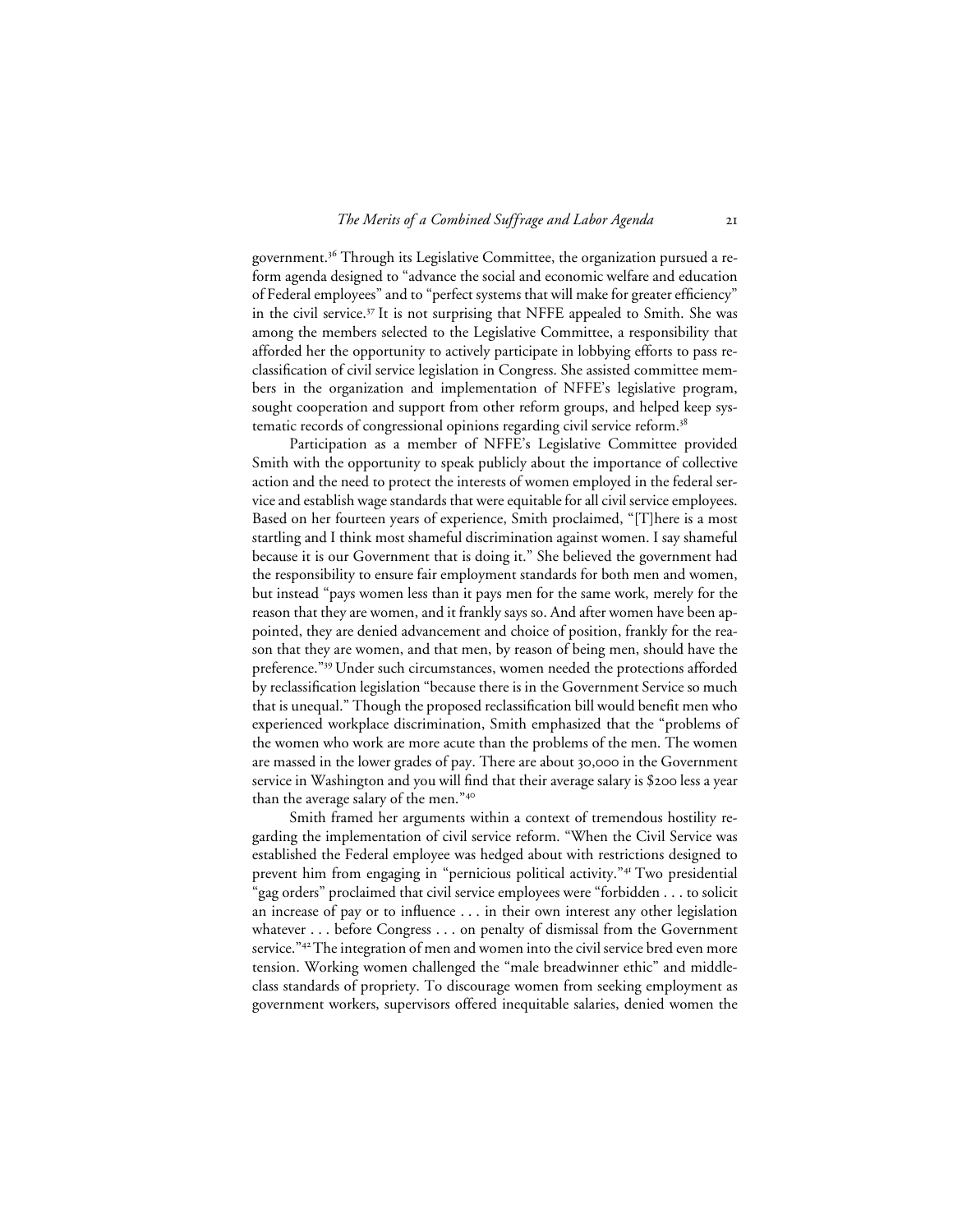same examination opportunities, and restricted their advancement opportunities to certain classifications.<sup>43</sup> Smith's emphasis on women's rights only added complexity to an already tense situation.

Despite innumerable obstacles hindering federal civil service reform, NFFE's membership increased by more than 300 percent between 1917 and 1919, and more than 200,000 federal employees received salary increases.44 Among its greatest achievements was the establishment of the Congressional Joint Commission on Reclassification of Salaries, "created by Congress in 1919 to determine what reclassification and readjustment of compensation should be made so as to provide uniform and equitable pay to Federal employees."<sup>45</sup> Once established, the commission at once selected an expert group of men in the field of personnel to aid in its investigation. Smith believed that the commission should provide special consideration to women's experiences as federal employees. Though she felt confident "in the fair-mindedness and fair purpose of the Commission," she asked Edward Keating, the commission's secretary, to appoint "*a woman expert for consultation on all matters of policy and method,* not only affecting women in the Government service" but also "in the same way as it consults with other experts who are men."<sup>46</sup> Smith requested that after the commission "assembled the facts upon which it will base its reclassification, a special study be made of those facts as recorded for the women employees." She believed that only the representatives of women workers could accurately evaluate the conditions of women's work. Though Keating was sympathetic to Smith's viewpoint, he did not convince the commission to include women experts in its membership.47

Smith continued to publicly push for the inclusion of women in decisions to reform civil service employment. She argued that long and bitter experience had taught women that men do not understand their problems as members of the labor force, and "with all due respect to the fairest of men, and with the utmost confidence in their good intentions and sincerity, we know that woman's interests are not safe in their hands alone." She believed that an effective and comprehensive program of reform would be impossible if women were not provided with equal representation in all policy making and executive agencies.<sup>48</sup>

Smith attempted to raise awareness of the extent to which women were excluded from civil service appointments. Statistics then showed that women were excluded from 60 percent of civil service examinations because they were women.<sup>49</sup> She proclaimed: "[T]his is outrageously unjust, undemocratic, stupid and unnecessary." As a firm believer in the merit system, Smith argued that if women did not qualify for the job in question, the civil service examination would reveal that fact, and their names would not reach the register. "If they can fill the job, and the examination reveals that fact, they are entitled to certification with eligible men, and should be appointed or *rejected according to their fitness as shown by examination.*"<sup>50</sup> Smith did not argue that women should receive special protection. She believed that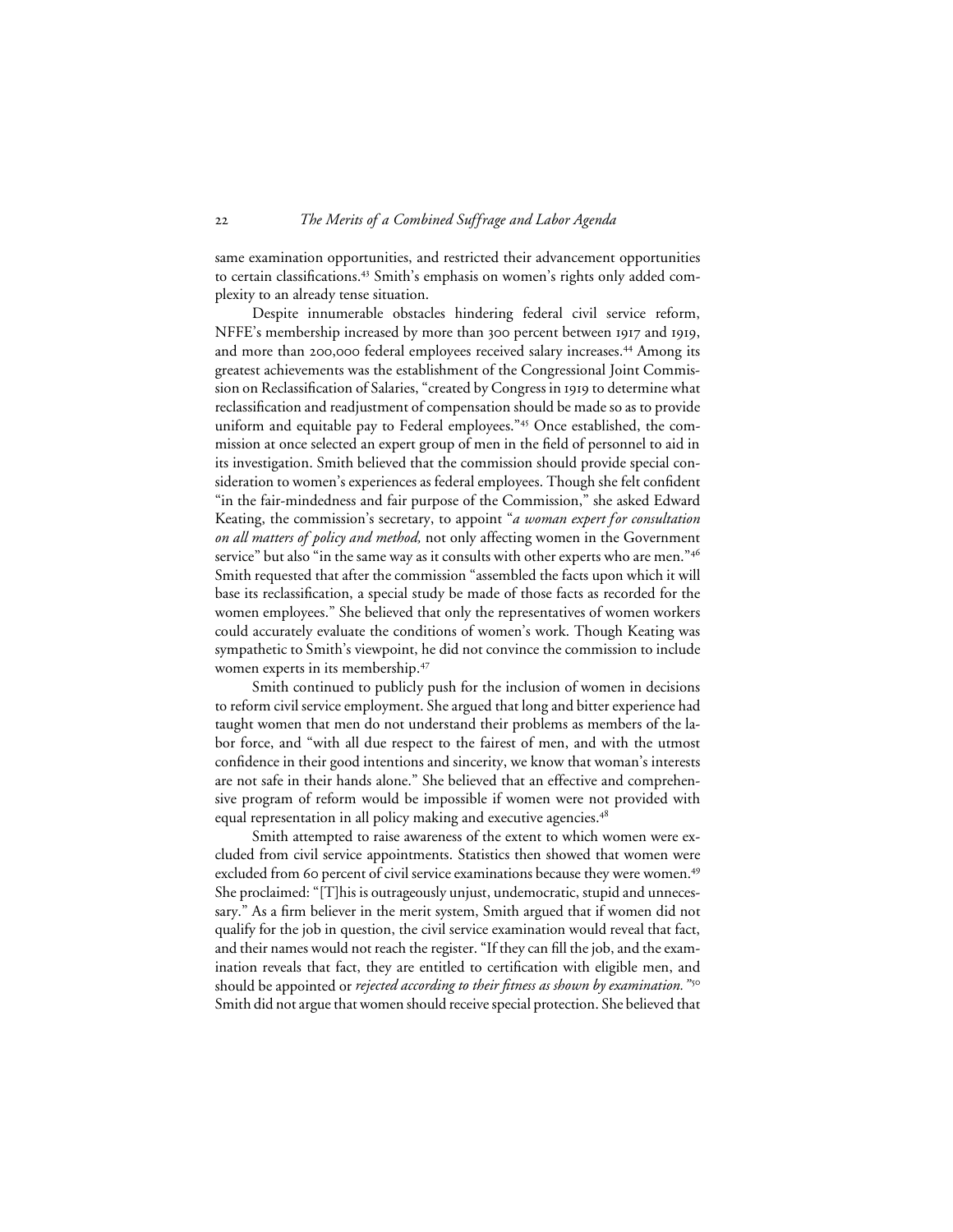equal competition would provide women the opportunity to demonstrate their abilities as workers. She argued that federal employees, both men and women, did not seek "special privilege" or to be "put . . . in a class apart from the general public." Instead, she wrote: "Give us a square deal and keep your favors."51

Smith pondered how men consistently justified the exclusion of women from entrance to many examinations and from better-paying jobs. She contended:

Very largely, I think, the discrimination of women is involuntary, and represents merely men's instinct and habit of mind. The world was made for *man*, you see, and it was upon second thought that women entered it. Not even yet do most men freely concede our right to economic freedom—our right to work in fair competition with men. The normal order, as they see it, is for women to be limited in opportunity, limited as to field, limited as to pay. The big things, the creative jobs, and the best paid jobs, by divine right belong to men and are outside women's sphere.

Smith complained that it never occurred to the bureau chiefs in Washington "that some women might be equally capable or more so, that she might be equally in need of a job, since it takes just as much to support women's families as it takes for men's families."<sup>52</sup> She also emphasized that efforts to strengthen the merit system and ensure standards in the federal civil service would fail unless men accepted the fact that women were permanent members of the labor force, that they were capable of financially supporting themselves, and regularly contributed to the economic well-being of their families.

Smith's outspoken commitment to "equal rights, equal opportunity, [and] equal compensation" for working women impressed Margaret Dreier Robins, President of the WTUL, so much that she offered her two part-time paid jobs as Executive Secretary for its Washington Committee and as Resident Secretary for its National Legislative Committee. Smith accepted both positions and easily combined her newfound responsibilities with those as a member of NFFE's Legislative Committee. With the WTUL, Smith found work she "could do with zest, and . . . found many of the most vital associations and cherished friendships" of her life.<sup>53</sup>

Founded in 1903 by William English Walling and Mary Kenney O'Sullivan, the WTUL worked closely with the social settlement movement, especially in Chicago and New York, to unionize working women, promote labor legislation, and educate working women about their rights as workers. The WTUL also became an affiliate of the AFL. According to its constitution, drafted by prominent social settlement activists, the objectives of the WTUL included serving the "interests of wage-earning women, to acquaint the public more fully with the unhealthful and sometimes shocking conditions under which women often were employed . . . to assist women in organizing for the purpose of securing better working conditions, and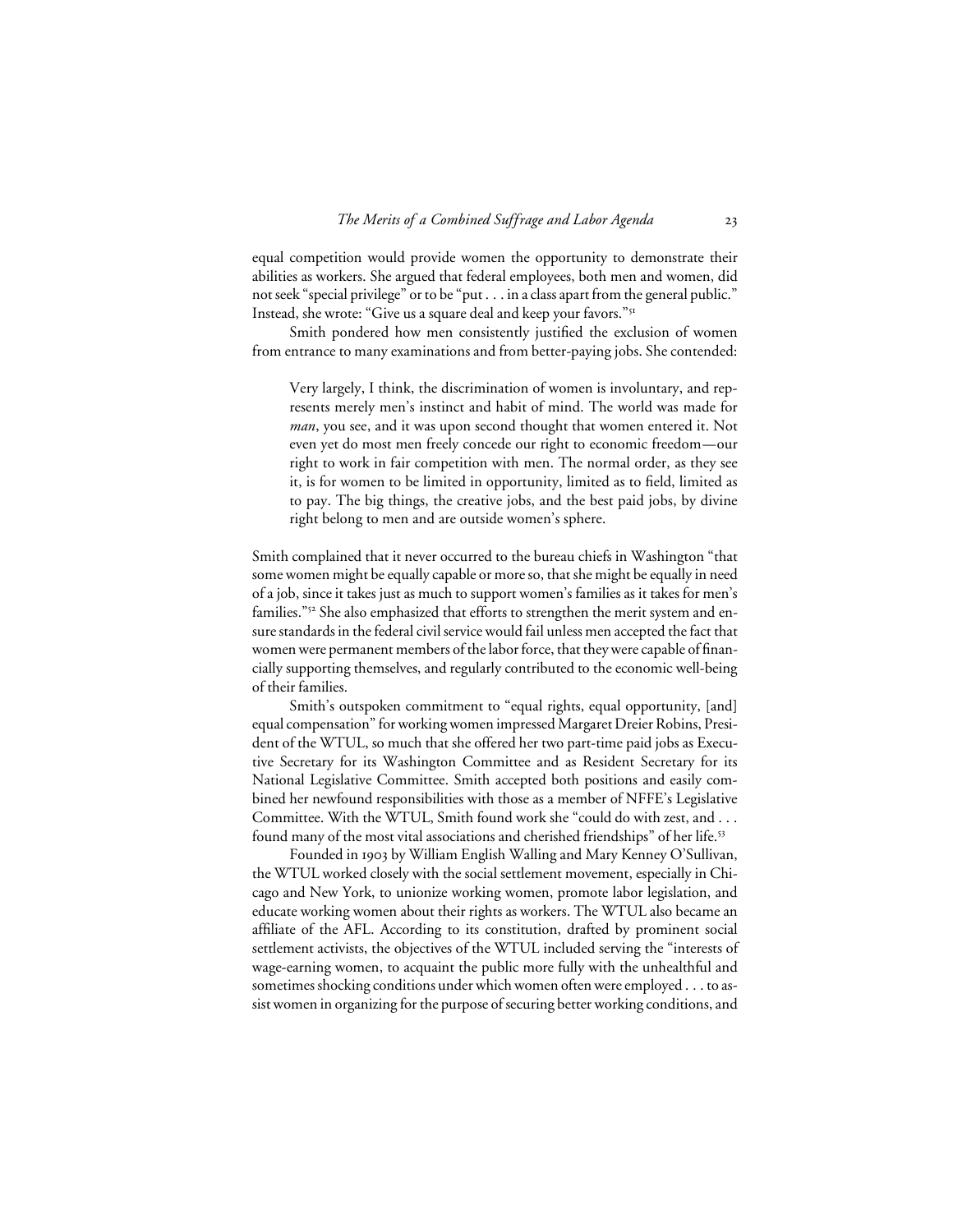also to obtain improvements by means of legislation."<sup>54</sup> At first, the organization lacked effective national leadership. Robins, without question, filled that void. She initially worked closely with the middle-class settlement workers who founded the organization but ultimately focused on promoting wage-earning women, who quickly dominated the WTUL's ranks, to positions of leadership.<sup>55</sup>

In addition, she worked to build the confidence of wage-earning women, and was not afraid to associate the WTUL with militant labor protests. Most notably, during the Shirtwaist Strike in 1909, the affluent members of the WTUL walked the picket line, endured threats from the crowds and police, and were arrested. Their elite social status, in addition to their financial resources, brought media attention to the strike and provided the resources to keep the demonstration moving. The WTUL provided bail money for arrested strikers and created an information bureau that generated sympathetic media and public support. As the WTUL matured, Robins led the move toward a broader organizational platform. This included developing leadership among women workers to achieve equal pay for equal work and the eight-hour day and securing representation of women on industrial tribunals and public commissions. Most significantly, the WTUL adopted the strategy of pursuing female-specific legislation to achieve its objectives of equal pay for equal work, irrespective of sex.<sup>56</sup>

At its 1909 convention, the Legislative Committee issued a report summarizing the need for legislation. The report stated: "We believe that the organized women, who have the power because of their organization to contract collectively for their labor, are bound to secure protection for their weaker sisters and brothers and to demand that the state secure for all conditions that will safeguard the health of the workers and the welfare of future generations." The committee outlined a legislative program designed to protect wage-earning women, "because the mass of them are young, between 16 and 21 years, inexperienced, unskilled, without the . . . power to bargain on equal terms with their employers, for, while the employer has the power to wait, these girls are helpless because of the struggle for a mere existence." This legislative program contained a series of measures "to safeguard the health of female employees," such as the eight-hour day, elimination of night work, protected machinery, an increased number of women factory inspectors, and a legal minimum wage in sweated trades. By 1920, the WTUL had 600,000 affiliated members organized in twenty local branches and had substantially diversified its agenda.<sup>57</sup>

When Smith joined the WTUL two years prior, she played a key role in promoting organizational growth and diversifying the WTUL's legislative agenda. Through its Committee on Legislation, chaired by Agnes Nestor, Smith assumed primary responsibility for operating the WTUL's newly formed Legislative Department in Washington, D.C. The Washington Committee, as it was called, became the WTUL's "instrument for furthering beneficial legislation in Congress, and to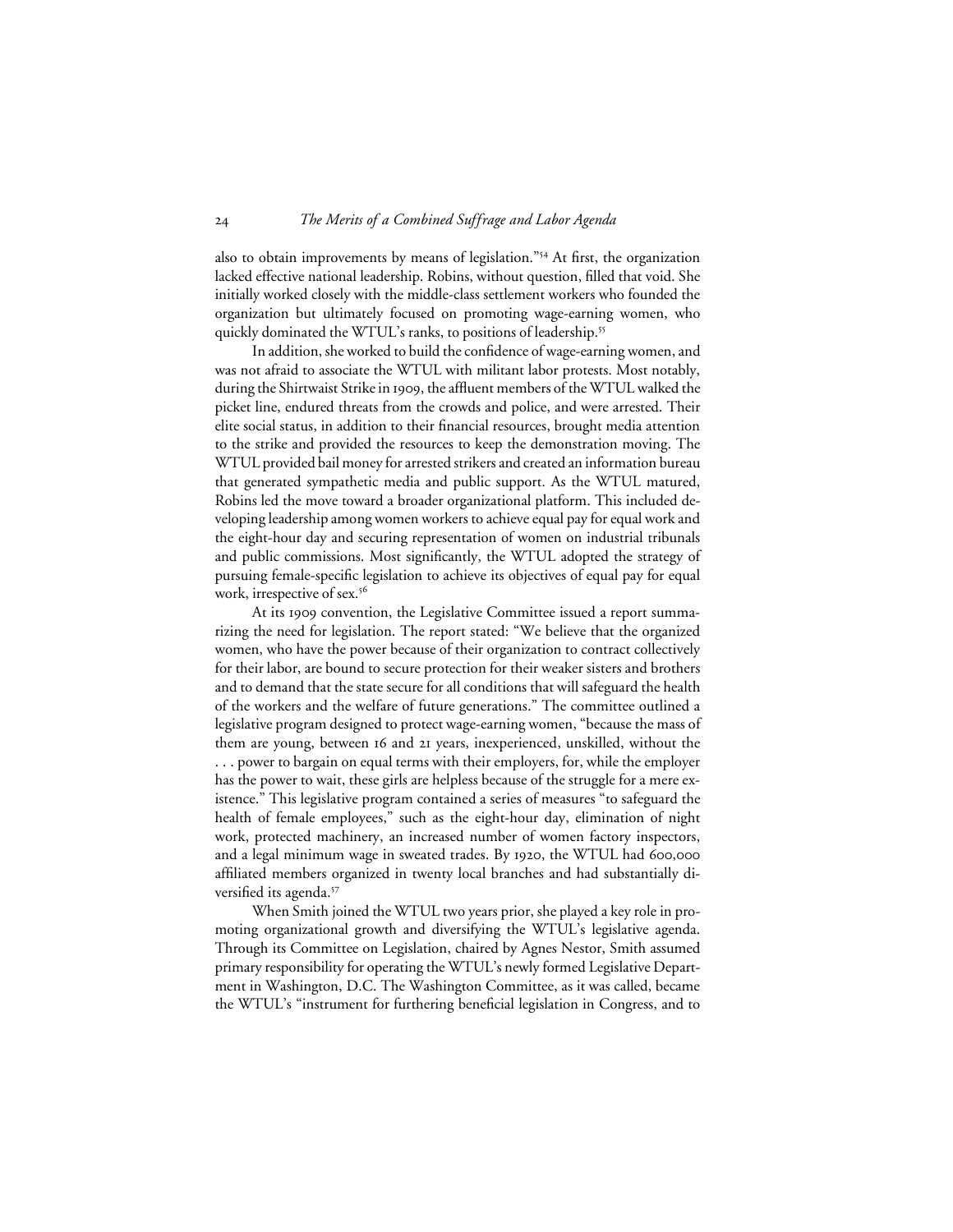becoming a center of nation-wide propaganda on behalf of wage earners."58 As a member of the WTUL's national Legislative Committee, Smith earned a reputation as the organization's legislative watchdog and as an effective lobbyist for minimumwage laws, the creation of a Women's Bureau in the Department of Labor, and the eight-hour day. At the same time, her responsibilities as Washington Committee secretary provided her with the opportunity to forge a well-defined publicity agenda for the WTUL. Her primary responsibility included educating working women in Washington, D.C. specifically about the power of unionization.<sup>59</sup>

Smith immediately built the case for the creation of a national publicity service to build support for the WTUL's reform agenda. At a 1921 Executive Committee meeting, she argued, "[E]veryone of us knows that organizations that get before the public most often in a creditable way are the organizations that grow." She continued:

[W]e know that nobody, not even our own members fully understand our story unless they hear it in every possible way; we know that the general public, which is the audience we must reach, is slower still to understand. . . .Whether they admit it or not, people *do* believe what they read in the newspapers. Therefore the newspapers are the *most* important medium of communication for us, and money spent for an efficient League press service is money well spent. Such a service would supplement every other department of the League's work.<sup>60</sup>

Smith's arguments were well received, as was the national publicity campaign she orchestrated. Because of her talents, the WTUL reached more than 1,000 newspapers, keeping the WTUL's activities before the public and reaching individuals who they may not have reached through on-the-ground organizing. Through the media service, Smith received coverage in such prestigious national newspapers as the *Washington Post* and *New York Times*. In addition to reaching a national audience, she also tailored her written work to capture the attention of the WTUL's primary constituency through its publication, *Life and Labor Bulletin,* and NFFE's newspaper, *The Federal Employee*.

In the period 1918–1920, Smith produced articles that demonstrated her commitment to the establishment of pay equity in government and private employment. During this two-year period, she strongly and consistently supported labor protests and legislation designed to establish a legal minimum wage. Corresponding with her concern for the establishment of a living wage, Smith also called for "a woman's movement within the . . . labor movement" as a "necessary and inevitable" outcome of the "general movement for political democracy."61 In May 1918, she published a series of articles that described the strike conducted by eighty nonunion women cigar makers in Washington, D.C. from March to May 1918. The WTUL's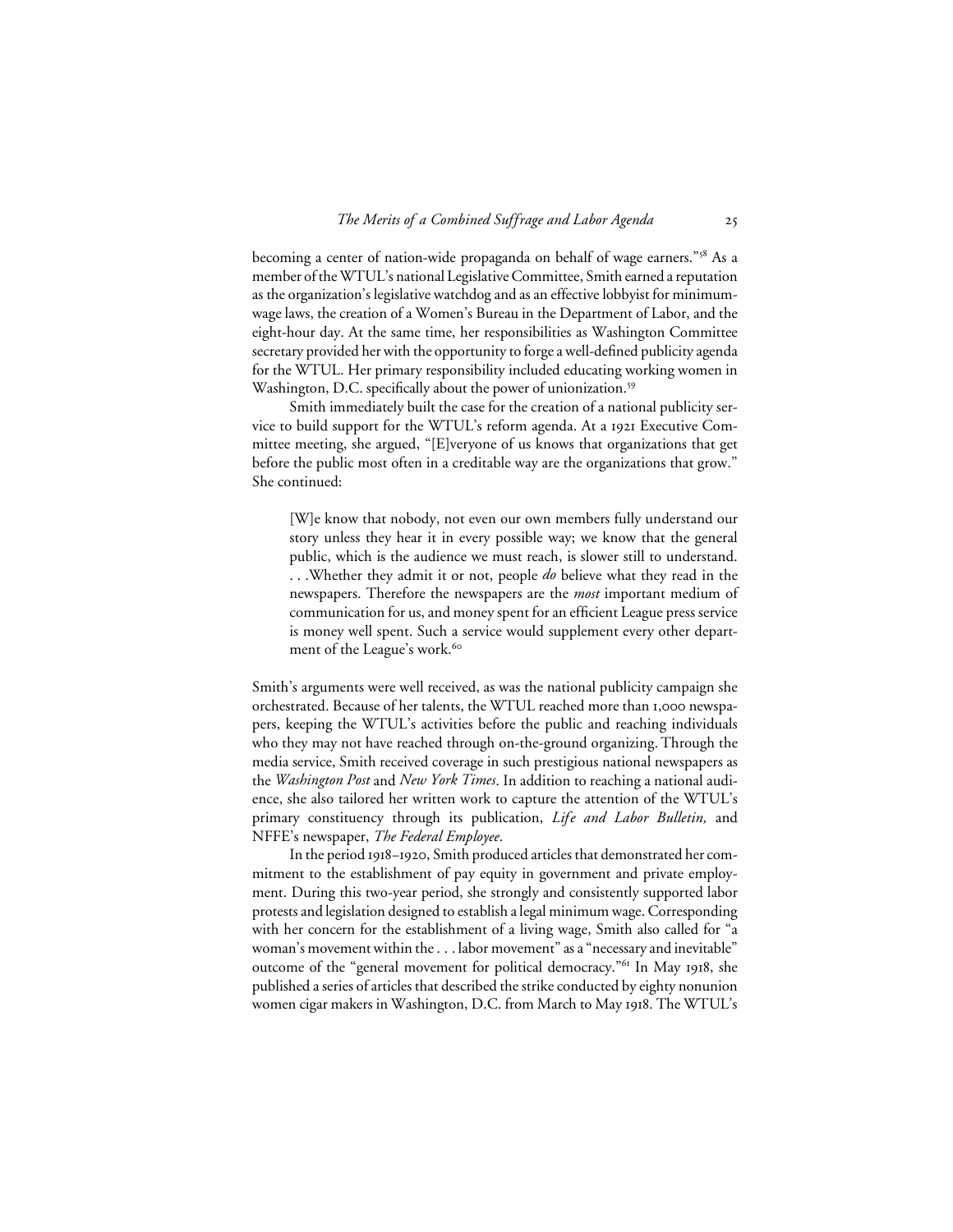Washington Committee, including Smith, assumed an active role in mediating the dispute between the women workers and their employer, Henry Offterdinger, the owner of the largest cigar factory in Washington, D.C. According to Smith, Offterdinger refused to increase the pay of his women workers because "of the increased cost of his materials." She criticized him for being impervious to the needs of his workers, accused him of operating a "parasitic business, subsidized by the families of his employees," and claimed that his business had "no moral right to exist."<sup>62</sup> Smith believed that employers were responsible for providing a living wage for their employees and equal pay for men and women. With the help of the WTUL, the women cigar makers' demands were met.

Smith described the women cigar makers' strike in Washington, D.C. as a successful example of cooperative action. With the help of the WTUL's Washington Committee, the women strikers were introduced to Joseph Dehan, a representative of the Cigar Makers International Union, and Samuel Gompers, "who took steps at once to organize and secure proper affiliation for the plucky but thus far isolated group of strikers."<sup>63</sup> She also argued that the cigar makers' strike was a situation of "interest and concern to our membership, since it involves three basic principles—collective bargaining, minimum wage, and equal pay for equal work, regardless of sex." Smith wrote that Rebecca Perry, the leader of the women strikers, along with officers of the WTUL, investigated the wage differentials between men and women employed in Offterdinger's factory. The outcome of such inquiries revealed that women cigar makers were paid by the week, while the men were paid by the piece. According to Smith, the support of the WTUL and the Cigar Makers International Union enabled the women strikers to play a key role in the struggle to establish equal pay among the sexes in the workplace.<sup>64</sup> In May, Offterdinger conceded and fulfilled the strikers' demands for "better wages, equal pay for equal work, improvements in sanitation and the right to organize." Smith proclaimed that the victory was "of great significance to women workers in the District of Columbia, where the prevailing wages for women were notoriously low."<sup>65</sup> Overall, she believed that the strikers "learned what organization means" and the importance of a "solid front," not only for better wages, but for "self-government in the workshop."66

In June 1918, Smith's focus shifted from wage-earning women in private employment to women in government service, turning first to writing articles that exposed the inequitable working conditions endured by the women in the Bureau of Engraving and Printing.<sup>67</sup> The bureau employed more than 4,000 women, the largest number of women in any branch of the civil service. Their responsibilities included making federal paper currency, liberty bonds, and postage stamps.<sup>68</sup> Through her written work, Smith emphasized how poorly paid these women were compared to their male counterparts. She wrote, the "record of the Bureau of Engraving and Printing, so far as its women employees are concerned, has been one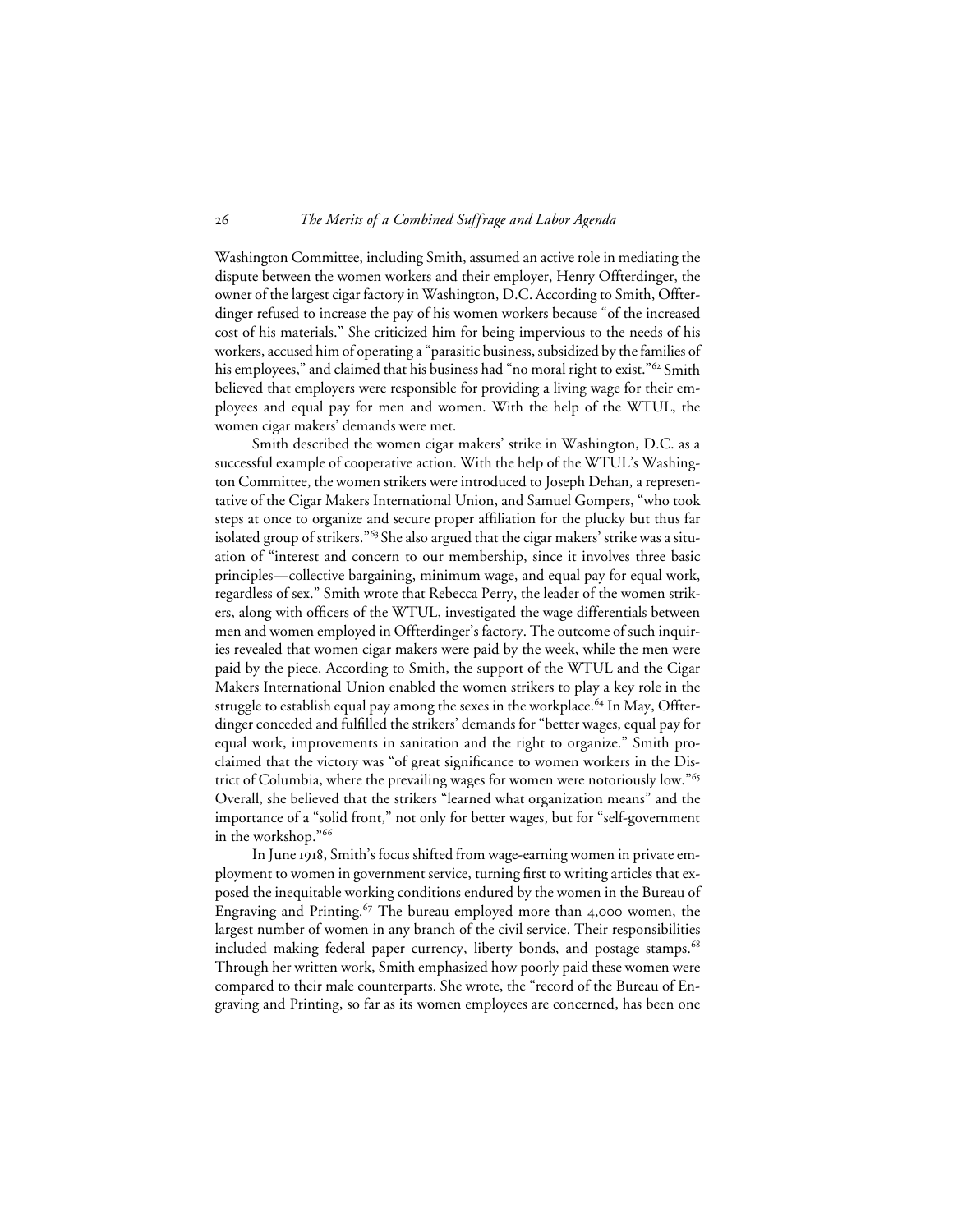of notorious overwork and underpay." These women earned, on average, less than fifty dollars a year and had not received an increase for salary in fifteen years.<sup>69</sup> In one of her articles, Smith cited Agnes Nestor, chair of the WTUL's Legislative Committee:

Men who wipe machines in the Bureau of Engraving and Printing get better pay than the women who operate those machines. Men who carry the product of the machines from one place to another in the building receive more than the women who work those machines. Messengers, ink carriers, waste paper sorters, stablemen, drivers, who are men, receive better wages than do the women who help to make, examine, and are responsible for the perfection and integrity of the count on American paper money, stamps and Liberty bonds.70

As the "largest employer in the District and the largest employer in the world," Smith argued, the government held the responsibility to ensure that men and women received equal compensation for equal work.<sup>71</sup> To achieve that goal, however, Smith recognized that women needed to unite to demand to be recognized as competent participants in the labor force. The battles waged by the Bureau women led to one of the early collaborations between the WTUL and NFFE.

Though the Bureau women were organized in Federal Employee Union 12776 of the AFL, they turned to the WTUL for assistance in waging a protest to demand higher wages. Representing the WTUL, Smith "joined hands in the fight" to demand pay equity for the women in the Bureau of Engraving and Printing, helping them organize a publicity campaign to "bring the Bureau women's case before the public and the Treasury Department (of which they [were] a part.)"72 In addition, Agnes Nestor asked the Secretary of the Treasury to recommend to Congress an increase in salary for the women in the Bureau of Engraving and Printing. Specifically, she requested "a minimum of  $\frac{5}{75}$  monthly." The Treasury Department, with the approval of President Woodrow Wilson, agreed. However, Swagar Sherley, chair of the Appropriations Committee in the House of Representatives, refused to uphold the Treasury Department's request.73

Smith followed congressional debates over the appropriation in both the House and Senate Appropriation Committees. She wrote that under the leadership of Representative Sherley, the House voted to cut the Treasury Department's original suggested appropriation from \$669,000 to \$200,000. She reported triumphantly that the Senate Appropriations Committee voted to restore the original suggested amount of \$669,000. In the end, according to Smith, the "conferees compromised, as not infrequently happens, and the bill as passed carried but \$330,000 for the increase, or about half the original figures." Nonetheless, she argued, the "fact that any increase at all was secured counts . . . as an important victory for the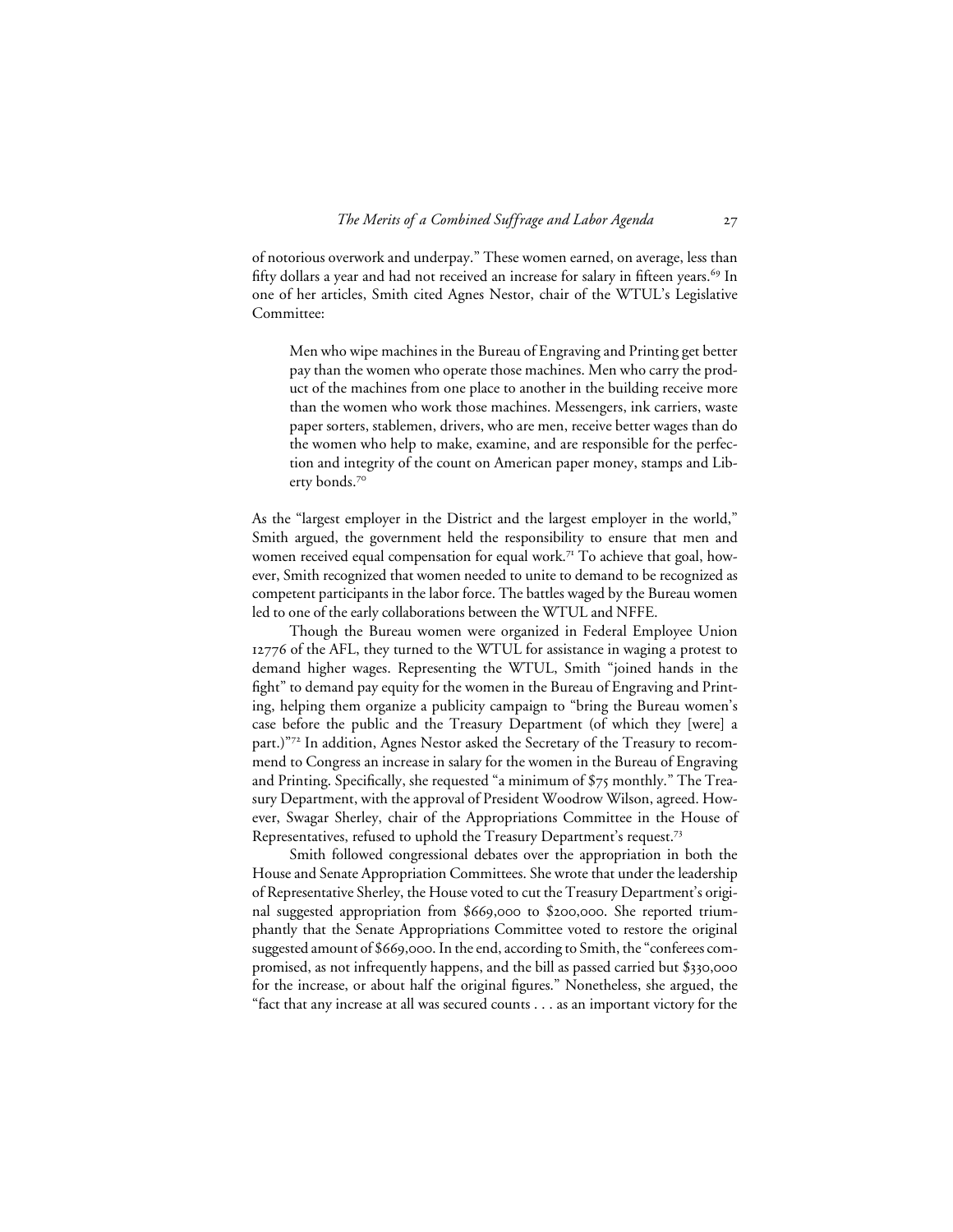allied forces" in behalf of the women employed in the Bureau of Engraving and Printing. She believed that the struggle "demonstrated once more the necessity and the possibilities of organized effort."74

Smith's support and coverage of the cigar makers and Bureau of Engraving and Printing strikes helped build her reputation as a well-known advocate of minimum wage legislation.75 In 1918, the Central Labor Union of Washington, D.C. selected her to serve as the unpaid labor representative on the local Minimum Wage Board created by the Keating-Trammell minimum wage law.76 Congress enacted this law to protect the women and minors of the District from conditions detrimental to their health and morals resulting from wages that were inadequate to maintain decent standards of living. The 1918 law authorized the board to "represent as far as practicable, the employing class, the employed class, and the general public." The three members of the board had the legal authority to convene a conference to examine the conditions of labor within a particular industry if they believed the women employed in that industry were underpaid. According to the provisions of the law, "[T]his conference shall be composed of not more than three representatives of employers in such occupation, an equal number of representatives of the employees in such occupation, of not more than three disinterested persons representing the public, and of one or more members of the board.77 Board members could legally "summon witnesses and examine the books of employers" and ultimately determine whether or not "a substantial number of women workers [were] receiving wages inadequate to supply them with the necessary cost of living."78

Smith assumed an active role on the Minimum Wage Board as the representative of workers' interests. She served with Jesse Adkins, President of the NCL, who represented the public interest, and Joseph Berberich, President of the Merchants' and Manufacturers' Association and representative for employers' rights. Between 1918 and 1919, the board heavily relied on the labor of its secretaries, Clara M. Beyer and Elizabeth Brandeis.<sup>79</sup> Though it is difficult to determine the relationship between these two women and board members, Adkins explained that Beyer and Brandeis were the people who really did the work. "They go out and look over the payrolls in the store and if they find that the proprietor is violating the law they call his attention to it, and so far they have been able to persuade him to correct the mistake; usually it has been a mistake." When necessary, Beyer and Brandeis convened the board to address existing pay inequities in industries that employed women throughout the District.<sup>80</sup>

As a member of the Minimum Wage Board, Smith worked to uphold the provisions of the "highest minimum wage for women thus far achieved through legislation."81 Following a conference for the mercantile industry, the board ruled that "it will be illegal for any merchant in the District of Columbia to pay less than \$16.50 per week to any woman in his employ who has had seven months' experience." Moreover, the board's decision applied "to all the women workers in the establishment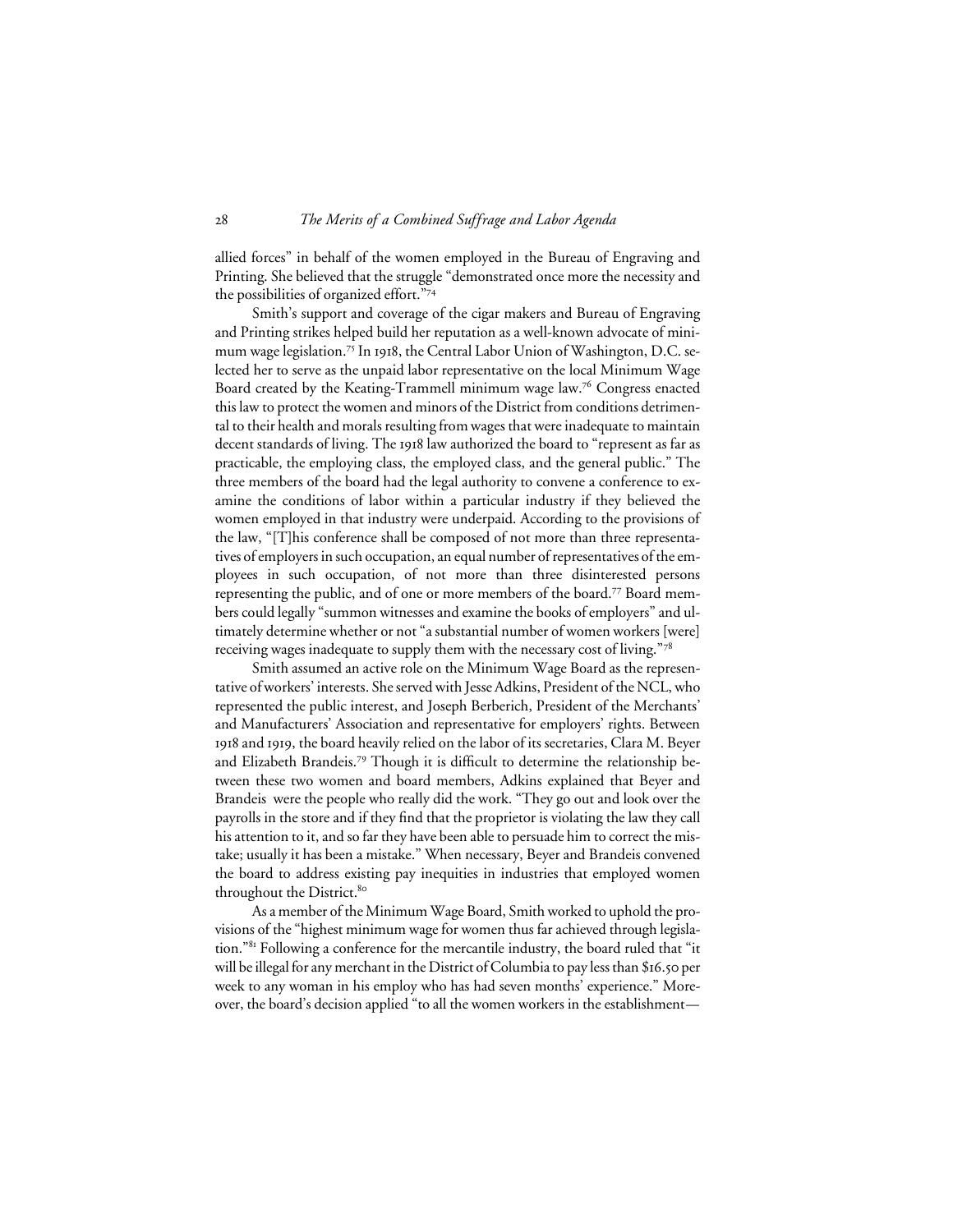not only the saleswomen, but office workers, telephone operators, milliners, tailoresses, janitresses, and all others."82

The District of Columbia minimum wage law helped unite the women's and labor movement in a way that Smith had envisaged. AFL leaders, for example, supported the law as an effective way to increase women's wages and to stimulate union organization. Frank Morrison, Secretary of the AFL, argued, "It has brought a wage increase of approximately 38 percent to more than 10,000 working women, most of whom were formerly far below the bread line, and it has stimulated organization," leading to two new local AFL affiliates. $8<sup>3</sup>$  In addition, Smith's defense of the minimum wage law brought her into an alliance with a mode of legal thought that challenged the dominance of laissez-faire individualism. By arguing that women were entitled to special legislation, the minimum wage law created one of several legal precedents that convinced policy makers of the need to regulate the terms of the labor contract. Because the substance of this legislation countered long-held traditions of legal thought, conservative forces quickly challenged its constitutionality.

As the legality of the minimum wage law worked its way to the Supreme Court, Smith continued to worked tirelessly in support of legislation and organizational efforts to establish equal rights and opportunities between men and women workers in the labor force. She devoted tremendous time, energy, and her own money to ensure the continued operation of the Washington branch. The WTUL struggled financially between 1918 and 1920. Nonetheless, Smith agreed to continue working for the committee without a guarantee that she would receive a monthly salary. In June 1919, Smith "asked two banks for a loan on [her] liberty bonds, and [could] not get it."84 She warned Robins that they "will simply have to close up the office if the National cannot send us what it owes for the period since January."85

From 1919 to 1920, Smith and other committee members used their salaries and personal savings to support the WTUL's work in Washington. By June 1919, conditions had become so precarious that Smith wrote to Robins to say: "I am sorry to bother you with things like this, but I think you ought to know how serious is our financial situation."86 In August, Smith told Robins that because she had used her personal resources to fund the committee's work, she had "practically no money at all," and her "July salary ha[d] not yet come."87 She explained that other members of the Washington Committee had "all advanced money to meet emergencies, and still there are outstanding bills for printing and rent." Smith further explained:

With the check you sent us the other day I paid one month's rent, the telephone and telegraph bills, and one bill for office supplies, which had held over so long we could have had to lose the telephone and the telegraph account if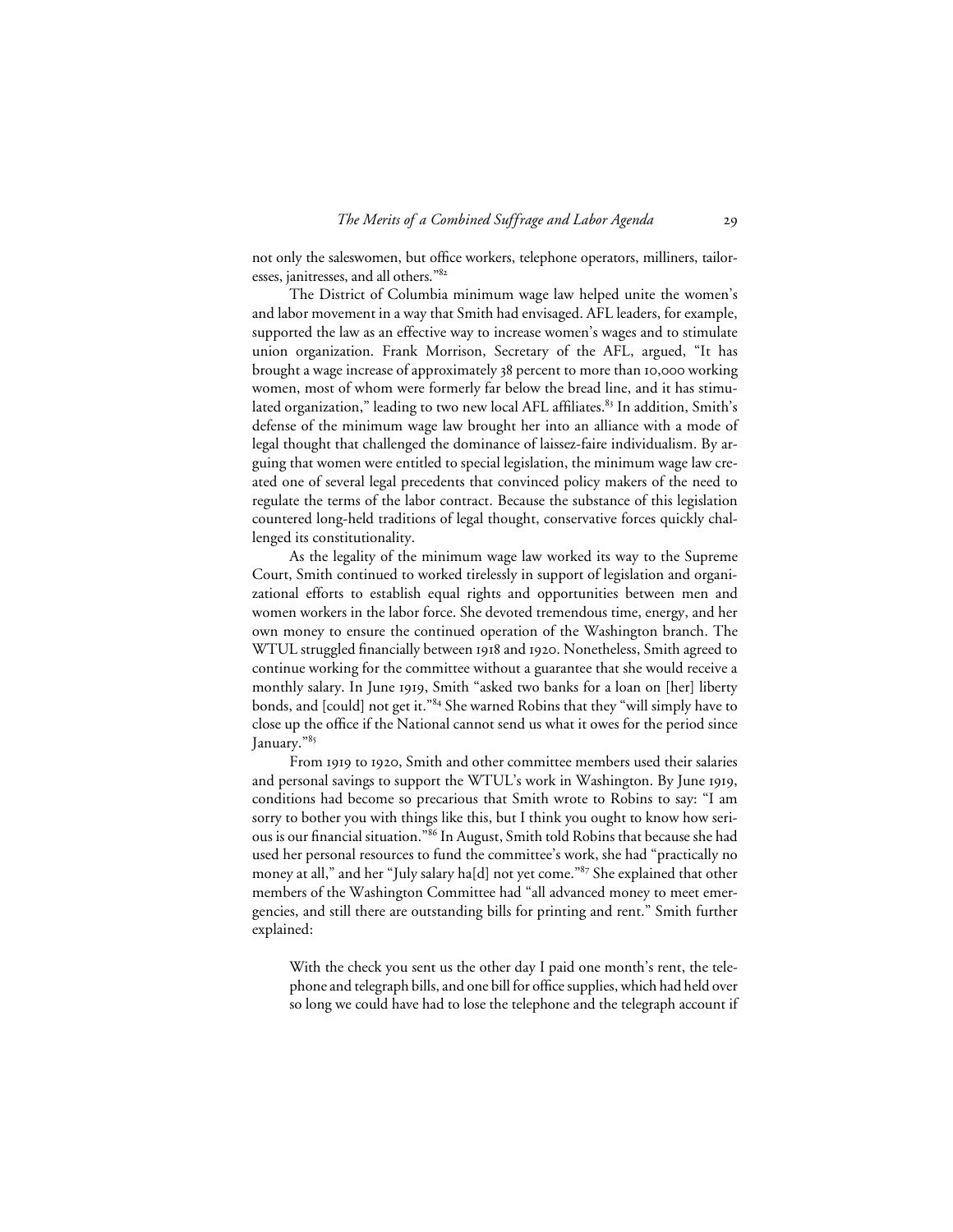we hadn't, and collectors were making our lives so miserable about the others we couldn't afford, for the League's sake, to the let the thing run on.<sup>88</sup>

She also wrote a letter to Emma Steghagen, the WTUL's Treasurer, to say that her "personal account is now down to nothing—I can't even pay my own house rent tomorrow, nor meet my share of our household expenses. What with paying out of my own pocket a salary to Miss Quay [the committee's secretary]. . . .I am completely 'broke.'" Smith proclaimed, "I can't really go on dodging collectors and working without supplies," and she told Steghagen that "we will simply have to close up the office if the National cannot send what it owes for the period since January.<sup>89</sup>

Smith told Robins: "As you know, I have always utilized the League's press service to assist any of our affiliated unions who furnished material or wanted the service." NFFE "had a more extensive service than any others, partly because they furnished their own machinery for the service . . ., and partly because of the close interrelation of their Legislative program and the League's." When NFFE decided to set up its own publicity service, Smith was its first selection to lead it.<sup>90</sup>

In December 1920, NFFE's Executive Council offered Smith the paid director's position of its newly formed Publicity Bureau, believing that her demonstrated writing and analytical ability would keep civil service concerns before the public and encourage new memberships. As the bureau's director, Smith actively corresponded with publicity committees in all of the 215 NFFE unions, facilitating the organization of local campaigns in support of reclassification and other legislation.<sup>91</sup> Smith asked for the WTUL's consent before she accepted NFFE's offer. She explained to Robins that NFFE had decided by convention resolution and council vote to establish its own publicity service on a larger scale and selected Smith as the person to direct the service. "As I did not want to give up my work for the League, however, they asked me to consider a part-time arrangement."<sup>92</sup> The Executive Committee consented and applied the unused portion of her salary to add a full-time assistant to the Washington Committee's staff. Smith was pleased that she would be freed "from the harassing office details and mechanical work which have been so burdensome" and "can put that time to creative purpose for the League."93

Smith also assisted in the publication of that organization's newspaper, *The Federal Employee*. NFFE established the bureau in December 1920 "to meet both the needs of its larger membership" and to increase appreciation for the "importance of keeping the public informed of the purposes of organized employees and needs of the civil service. As the bureau's director, Smith conducted an "active correspondence with publicity committees in all of the 215 local unions composing the National Federation of Federal Employees."94 She also submitted her written work to Washington newspapers and to correspondents for other media sources throughout the country. Smith received high acclaim for her publicity work. NFFE members printed an article to acknowledge her contributions to the orga-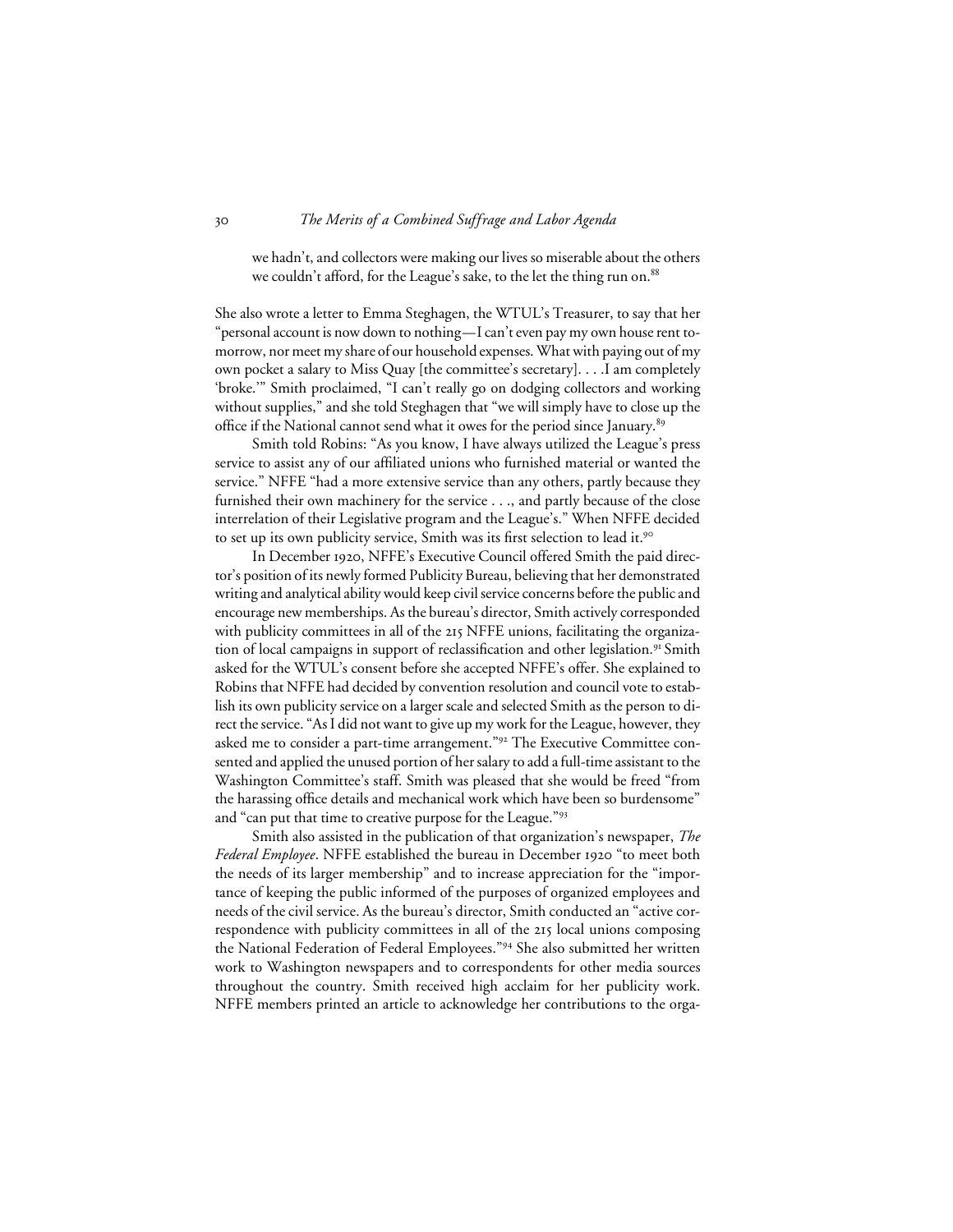nization, complimented her as an unassuming character, and emphasized her invaluable service to *The Federal Employee*. "She is both the conductor and motorman of the new publicity bureau at National Headquarters. Most folks don't know news when they see it. Those who do rarely know how to get it printed. Ethel Smith can do both."95

In late 1920, however, she halted her work for over one month to recover from severe exhaustion. In November, she wrote that she was getting over "this exasperating siege of mine." She was not very good at relaxing, because if she was not working, she did not know what to do with her time. In a letter to Margaret Dreier Robins, Smith explained:

[T]he only sensation I've been conscious of for months has been conflict. It was in every phase of my work, of course, and it stayed with me every waking moment, translating itself into all my other relationships and giving me no peace, for there was always myself to fight and the despair of ever conquering that most formidable enemy.

Smith's reform work consumed her to the point that she no longer maintained a private life. She became so obsessed with her legislative, journalistic, and organizational responsibilities that she collapsed. Even as she recovered from severe exhaustion, she lamented that she could not "get [her] mind and eyes to dwell upon the beautiful and the happy things," and she continued to ruminate over all of "the struggle and the hardship."<sup>96</sup>

From mid-November through December, Smith attempted to direct her energy to regaining her strength. In a long letter to Margaret Dreier Robins, she wrote: "It's quite a horrid feeling when one realizes, as I have done these past weeks, that one has forgotten how to play, has lost the power of relaxation, and is unable to put oneself in key with the pleasure and with beautiful things." She told Robins, "[T]here are two types of reading matter I could make my mind take hold of, namely books and articles relating to my work, which were bad for me, and stories of adventure which carried me along without any mental effort. I've become completely fascinated by the moral code of the six shooter and the conversation of the cowboy and feel as if I could absorb indefinite narratives of that atmosphere and simplified mode of existence."97 In literature, the West "functions as a symbol of freedom, and the opportunity for conquest" in which the protagonist displays his "unswerving purpose" and "capacity to continue in the face of total exhaustion and overwhelming odds." The simplified language of the cowboy demonstrates his ability to control his feelings and to "maintain boundaries that divided [him] from the world." However, Smith did not possess the silent, mysterious, and impenetrable traits of the cowboy.98 Her struggle, to a great extent, was "the personal is political," well before the second wave of twentieth-century feminism coined that